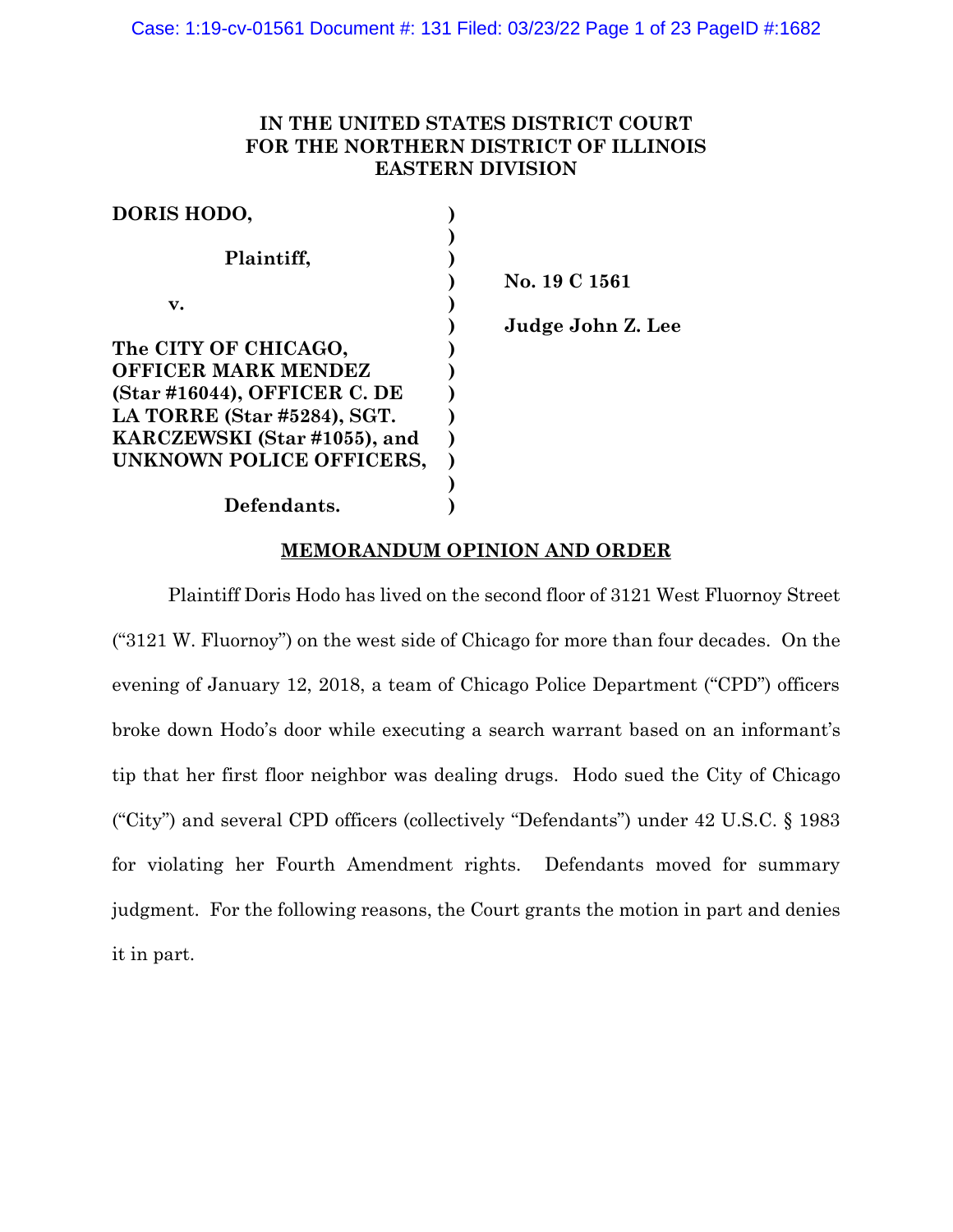## **I. Background**<sup>1</sup>

### **A. The Investigation**

CPD Officer Mark Mendez met with a confidential informant ("CI") on January 9, 2018. Defs.' J. LR 56.1(a)(3) Statement Undisputed Material Facts Supp. Mot. Summ. J. ("DSOF") ¶ 7, ECF No. 112. The CI told Mendez that he had purchased heroin from someone named Darryl Hill at 3121 W. Fluornoy over one hundred times in the past year. *Id.* ¶¶ 9–12. The most recent of these transactions occurred less than twenty-four hours before the CI's meeting with Mendez. *Id.* ¶ 14. Furthermore, the CI informed Mendez that, at the most recent buy, he saw Hill coming out of the second floor apartment, and he and Hill completed the transaction in the stairwell. *Id.*; *see* DSOF Ex. F, Mendez Dep. at 127:5–15, ECF No. 116-6.

To confirm the tip, Mendez drove the CI past 3121 W. Fluornoy, and the CI indicated that Hill had sold him heroin at that location. DSOF ¶ 15. Additionally, Mendez ran Hill's name through the CPD's database to obtain a picture of Hill. *Id.* ¶ 16. Mendez showed the picture to the CI, and the CI positively identified Hill as the person who sold him heroin out of 3121 W. Fluornoy. *Id.* ¶ 17. Finally, Mendez searched the 3121 W. Fluornoy address in the Cook County Assessor's database, which revealed that 3121 W. Fluornoy was a multifamily residence divided into at least two separate apartments. *Id.* ¶ 19; *see* Mendez Dep. at 28:8–24; 82:21–83:6. The database did not reveal the names of the building's tenants. *Id.* at 28:21–29:4.

<sup>&</sup>lt;sup>1</sup> The following facts are undisputed or deemed admitted, unless otherwise noted.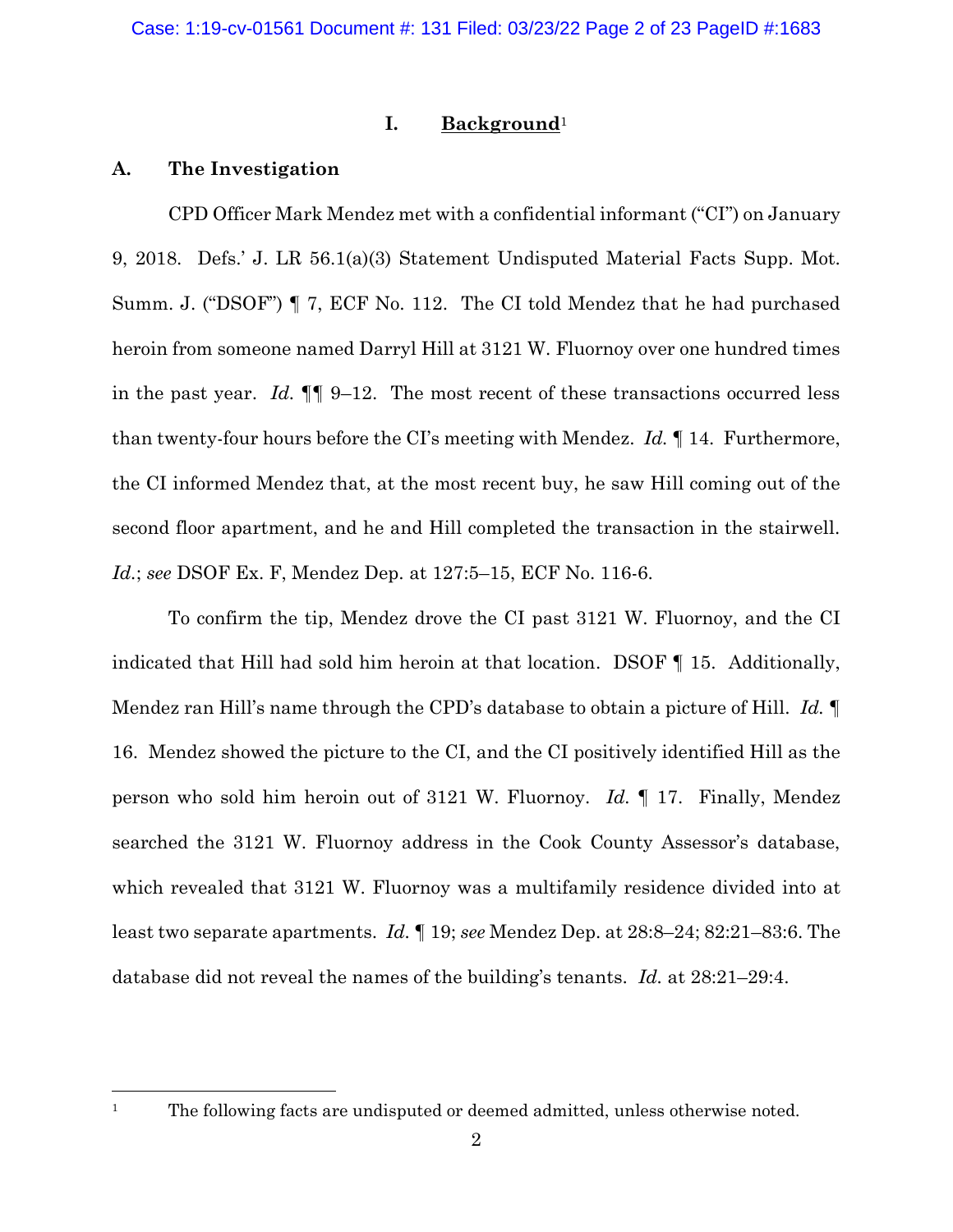#### Case: 1:19-cv-01561 Document #: 131 Filed: 03/23/22 Page 3 of 23 PageID #:1684

That same day, Mendez prepared two applications for search warrants for 3121 W. Fluornoy—one for the first floor and another for the second floor. DSOF ¶ 20; *see generally* DSOF Ex. A, 1st Fl. Compl. Search Warrant, ECF No. 116-1; DSOF Ex. B, 2nd Fl. Compl. Search Warrant ("Warrant Aff."), ECF No. 116-2. The applications requested authorization for CPD officers to search each floor of 3121 W. Fluornoy and to seize any heroin, items showing proof of residency, drug paraphernalia, money or records of drug transactions, and other contraband. DSOF ¶ 20. The applications noted that the CI had informed Mendez that he had purchased heroin from Hill at 3121 W. Fluornoy "over one hundred times" in the past several years and described in detail a drug transaction in the first-floor apartment. Warrant Aff. at 3. The applications also noted the CI's positive photo identification of Hill, and the CI's positive identification of 3121 W. Fluornoy. *See id.*

An assistant state's attorney approved the applications. DSOF ¶ 21. And the next day, Mendez took the CI, a copy of the CI's criminal history, and a copy of the results from Mendez's search of the Cook County Assessor's database to Cook County Circuit Judge Mauricio Araujo. *Id.* ¶ 23. After reviewing the evidence, Judge Araujo determined that there was probable cause to issue the warrants and signed both. *Id.* ¶ 27; DSOF Ex. L, Araujo Decl. ¶¶ 19–22, 24–27, ECF No. 112.

### **B. Execution of the Search Warrants**

About three days later, on the evening of January 12, 2018, two teams of CPD officers executed the warrants at 3121 W. Fluornoy. DSOF ¶ 33. At this point, the parties' accounts of the events diverge.

3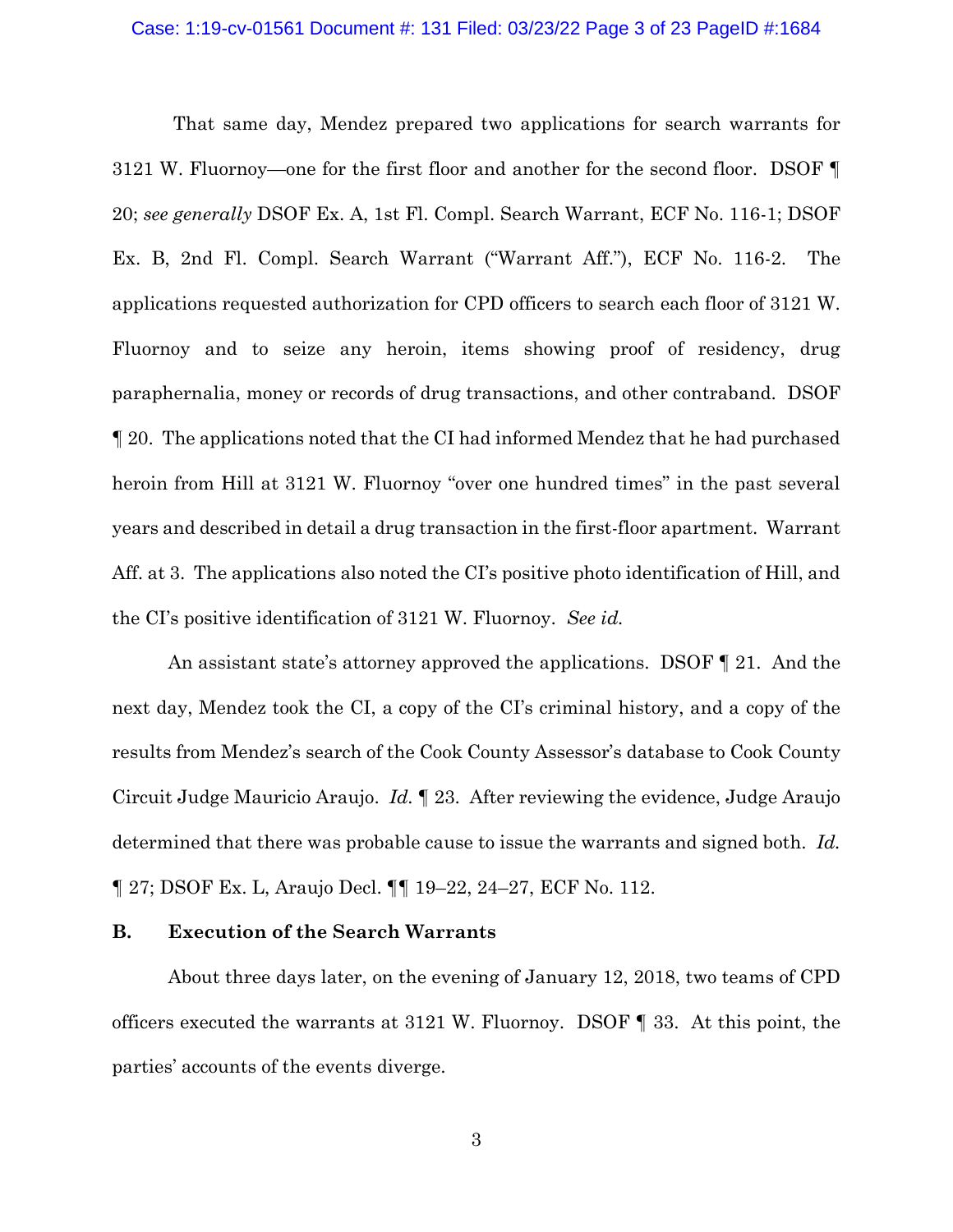#### Case: 1:19-cv-01561 Document #: 131 Filed: 03/23/22 Page 4 of 23 PageID #:1685

As Defendants tell it, the CPD teams split up immediately—one ascending to the second floor, and the other remaining on the first floor. *Id.* The first floor search team, which included Mendez and CPD Officer C. De La Torre, knocked and announced their presence, and Ivory Hill opened the door. After they entered the apartment, they encountered Darryl Hill. *Id.* ¶ 39; Mendez Dep. at 93:23–95:4. They also found numerous mail items with proof of residency for Darryl Hill. DSOF ¶ 40; DSOF Ex. E, Darryl Hill Proof of Residency ("Proof of Residency"), ECF No. 116-5. Some of the items were addressed to Darryl Hill at the first floor apartment, but others were addressed to Darryl Hill at unit "2F." *See* Proof of Residency; *see also*  DSOF ¶ 42.

While the first floor team was entering the first floor unit, the second floor team, headed by CPD Sergeant Karczewski, ascended the stairs to the second floor. DSOF ¶ 44. When they arrived at the door to the second floor unit, the officers knocked and announced "Chicago Police" and "search warrant" repeatedly. *Id.* ¶ 46; DSOF Ex. K, Karczewski Decl. ¶¶ 12–13, ECF No. 116-11. After waiting a "reasonable period of time" without a response, the second floor team forced down the door. DSOF ¶ 47; DSOF Ex. O, Officer Fonseca Dep. at 23:16, ECF No. 116-15. According to Defendants, none of the officers named as defendants in this case were the ones who breached the door. DSOF ¶ 48.

Unbeknownst to the officers, Hodo lived in the second floor apartment, and by the time Hodo reached her front door, the officers had already entered the apartment, at which time Karczewski handed Hodo a copy of the search warrant. *Id.* ¶ 60. The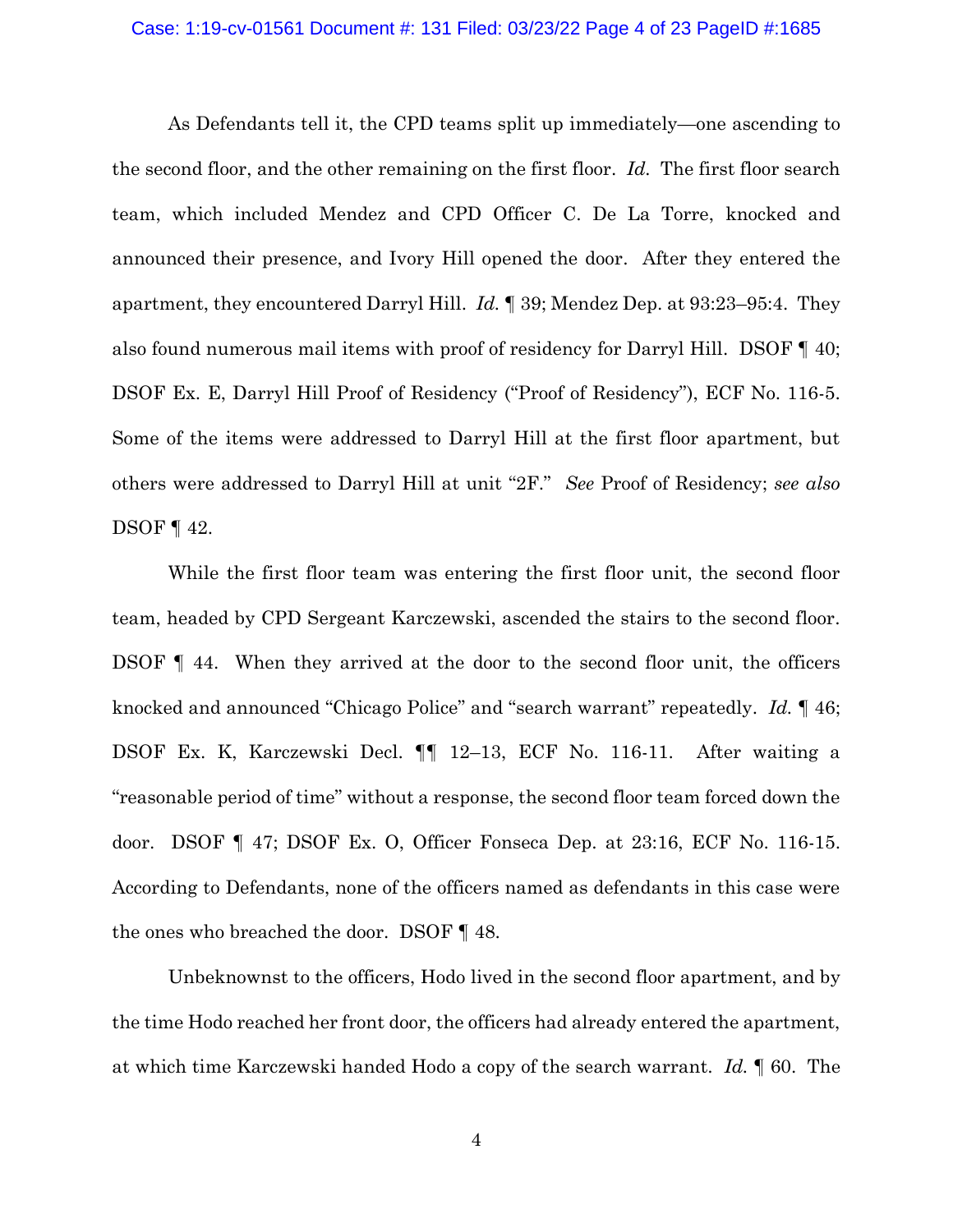#### Case: 1:19-cv-01561 Document #: 131 Filed: 03/23/22 Page 5 of 23 PageID #:1686

second floor team then conducted a "brief" walk-through of the second floor unit for security purposes and took photographs. *Id.* ¶¶ 61, 66.

Hodo's version of the events differs in several respects. According to her account, the CPD teams searched her apartment after searching the first floor unit. Pl.'s LR 56.1(b)(3) Resp. Defs.' J. LR 56.1(a)(3) Statement Supp. Mot. Summ. J. ("Pl.'s Resp. DSOF") ¶ 37, ECF No. 118. After the officers encountered Ivory and Darryl Hill in the first floor unit, searched the unit, and confirmed that Darryl Hill lived there, they asked Ivory Hill to let them in the door to the stairs leading to the second floor unit. *Id.* ¶ 33.

Once they arrived at the door to Hodo's apartment, rather than knocking or announcing their presence, the officers simply "banged" on the door "two to three times in quick succession" and broke it open using a sledgehammer or something heavy. Pl.'s Statement Undisputed Material Facts Pursuant LR 56.1 ("PSOAF") ¶ 14, ECF No. 118. Officer "Martinez" (whom Hodo believed at the time to be Mendez) was part of the team that broke into her apartment, and it was Mendez, not Karczewski, who handed Hodo a copy of the warrant. Pl.'s Resp DSOF ¶ 38. Finally, Hodo recalls that the walk-through of her apartment lasted between five and ten minutes and that the named defendants were present in her apartment for about twenty minutes. PSOAF ¶¶ 16–17.

Hodo filed this action against the City, Mendez, De La Torre, Karczewski, and several unnamed CPD officers,<sup>2</sup> bringing  $\S$  1983 claims based on the Fourth

<sup>&</sup>lt;sup>2</sup> Hodo's failure to name the "unknown officers" by this point—far after the two year statute of limitations period for § 1983 claims has expired—forfeits any claims against them,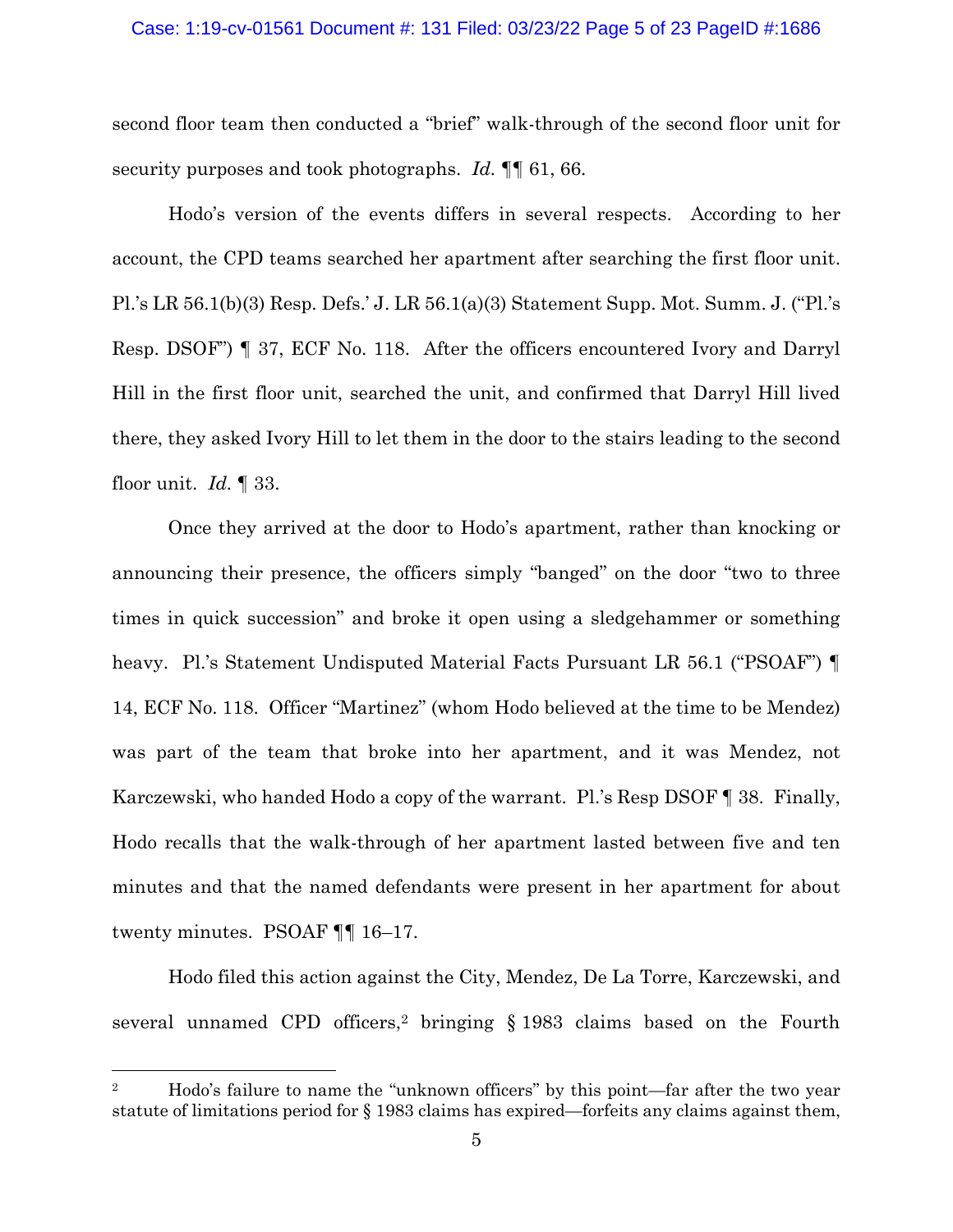#### Case: 1:19-cv-01561 Document #: 131 Filed: 03/23/22 Page 6 of 23 PageID #:1687

Amendment for searching her apartment pursuant to an invalid warrant and failing to knock and announce their presence. She also asserted claims of conspiracy to violate her Fourth Amendment rights as well as a claim under *Monell v. Department of Social Services of the City of New York*, 436 U.S. 658 (1978), alleging that the CPD maintained an unlawful policy or custom of obtaining invalid warrants.

The Court previously dismissed the conspiracy claim, but denied Defendants' motion to dismiss the other claims. *See Hodo v. City of Chi.*, No. 19 C 1561, 2020 WL 564224, at \*5 (N.D. Ill. Feb. 5, 2020). The Court then granted Defendants' motion to bifurcate the claims against the individual Defendants from the *Monell* claim and to stay *Monell* discovery. *See* Order, *Hodo*, No. 19 C 1561 (N.D. Ill. May 18, 2021) ("5/18/21 Order"), ECF No. 110. Defendants now seek summary judgment on the remaining three claims. *See* ECF No. 111.

## **II. Legal Standard**

Summary judgment is appropriate where "the movant shows that there is no genuine dispute as to any material fact and the movant is entitled to judgment as a matter of law." Fed. R. Civ. P. 56(a). The evidence considered for summary judgment "must be admissible if offered at trial, except that affidavits, depositions, and other written forms of testimony can substitute for live testimony." *Malin v. Hospira, Inc.*, 762 F.3d 552, 554–55 (7th Cir. 2014). In reviewing a motion for summary judgment, the Court gives the nonmoving party "the benefit of conflicts in the evidence and

and those claims are dismissed. *See Herrera v. Cleveland*, 8 F.4th 493, 499 (7th Cir. 2021) (dismissing claims against "John Doe" officers because relation back of an amended complaint is inappropriate under such circumstances).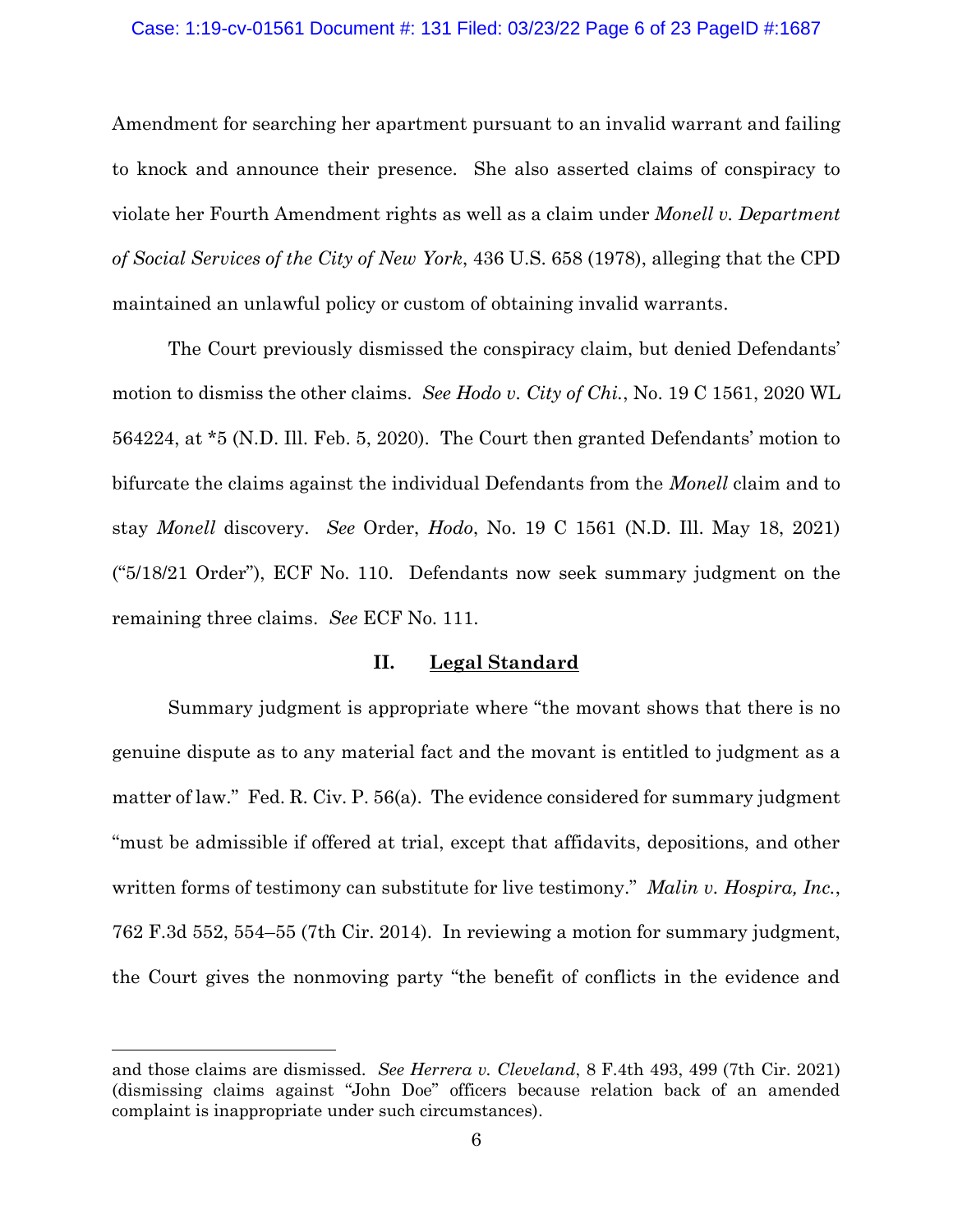#### Case: 1:19-cv-01561 Document #: 131 Filed: 03/23/22 Page 7 of 23 PageID #:1688

reasonable inferences that could be drawn from it." *Grochocinski v. Mayer Brown Rowe & Maw, LLP*, 719 F.3d 785, 794 (7th Cir. 2013).

The moving party has the initial burden of demonstrating the absence of a genuine issue of material fact. *Celotex Corp. v. Catrett*, 477 U.S. 317, 323 (1986). The nonmoving party must then "come forward with specific facts showing that there is a genuine issue for trial." *LaRiviere v. Bd. of Trs. of S. Ill. Univ.*, 926 F.3d 356, 359 (7th Cir. 2019) (quoting *Spierer v. Rossman*, 798 F.3d 502, 507 (7th Cir. 2015)).

To satisfy that ultimate burden, the nonmoving party must "do more than simply show that there is some metaphysical doubt as to the material facts," *Matsushita Elec. Indus. Co. v. Zenith Radio Corp.*, 475 U.S. 574, 586 (1986), and instead must "establish some genuine issue for trial such that a reasonable jury could return a verdict in her favor," *Gordon v. FedEx Freight, Inc.*, 674 F.3d 769, 772–73 (7th Cir. 2012); *see also Anderson v. Liberty Lobby, Inc.*, 477 U.S. 242, 248 (1986) ("[S]ummary judgment will not lie . . . if the evidence is such that a reasonable jury could return a verdict for the nonmoving party.").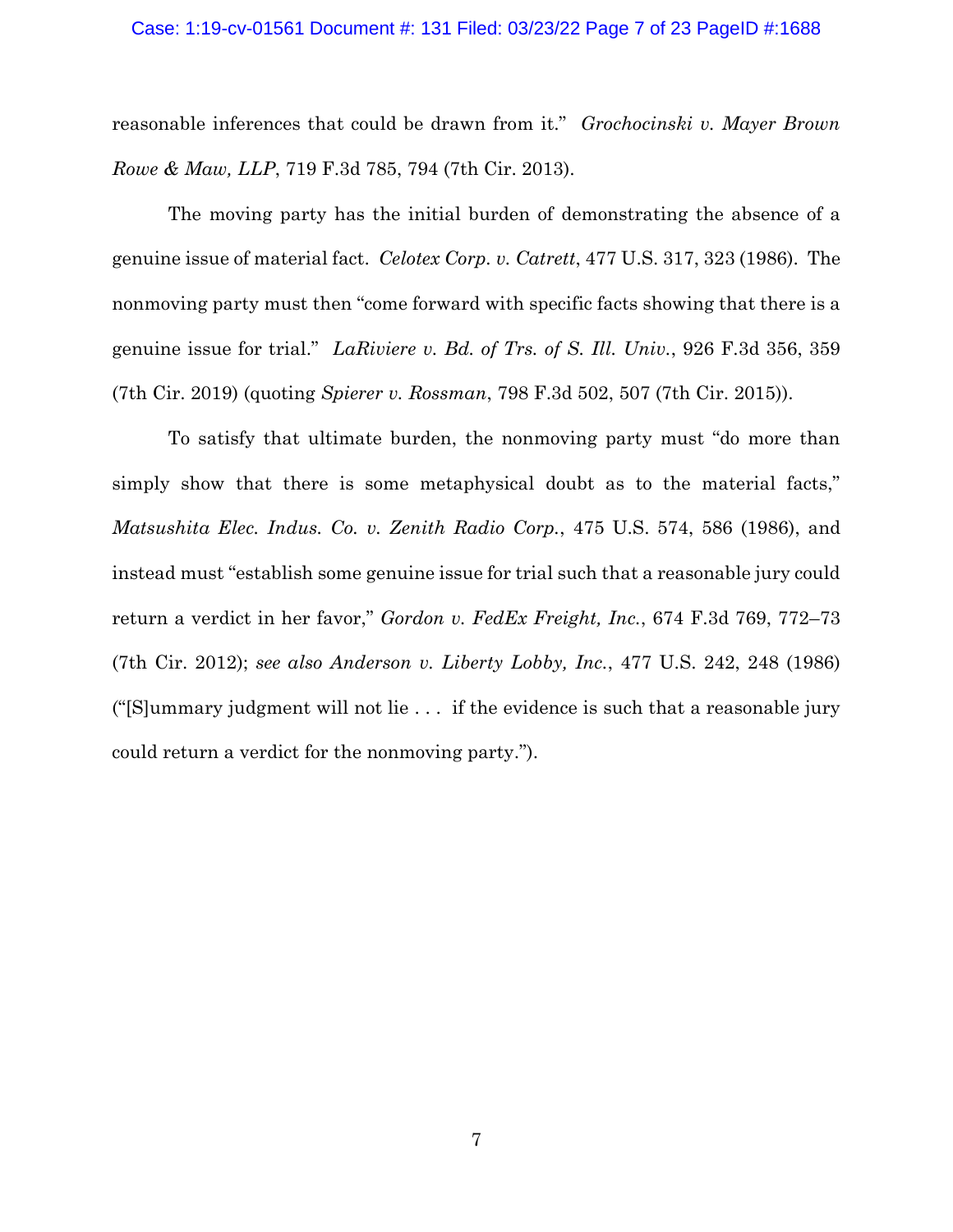### **III. Analysis**

### **A. Validity of the Warrants**

Hodo first claims that Defendants violated her constitutional rights by searching her home pursuant to an invalid warrant. Generally speaking, the Fourth Amendment requires the government to obtain a valid warrant prior to searching a home. *City of L.A. v. Patel*, 576 U.S. 409, 419–20 (2015). A valid warrant must describe "the place to be searched, and the persons or things to be seized," U.S. CONST. amend. IV, with particularity, meaning that it must identify the location of the search and describe the type of evidence alleged to be found there. *See Groh v. Ramirez*, 540 U.S. 551, 557 (2004).

A warrant also must be supported by probable cause. *See Kentucky v. King*, 563 U.S. 452, 459 (2011). "Probable cause exists when, considering the totality of the circumstances, there is a 'fair probability that contraband or evidence of a crime will be found in a particular place.'" *United States v. Orr*, 969 F.3d 732, 736 (7th Cir. 2020) (quoting *Illinois v. Gates*, 462 U.S. 213, 238 (1983)). The Court "affords great deference to the probable cause finding made by the judge who evaluated the warrant application in the first instance," and it will uphold that determination as long as it is supported by a "substantial basis." *Edwards v. Jolliff-Blake*, 907 F.3d 1052, 1057 (7th Cir. 2018) (quoting *Gates*, 462 U.S. at 236). Furthermore, in evaluating probable cause, courts "look only at what the officer knew at the time he sought the warrant, not at how things turned out in hindsight." *Beauchamp v. City of Noblesville*, 320 F.3d 733, 743 (7th Cir. 2003).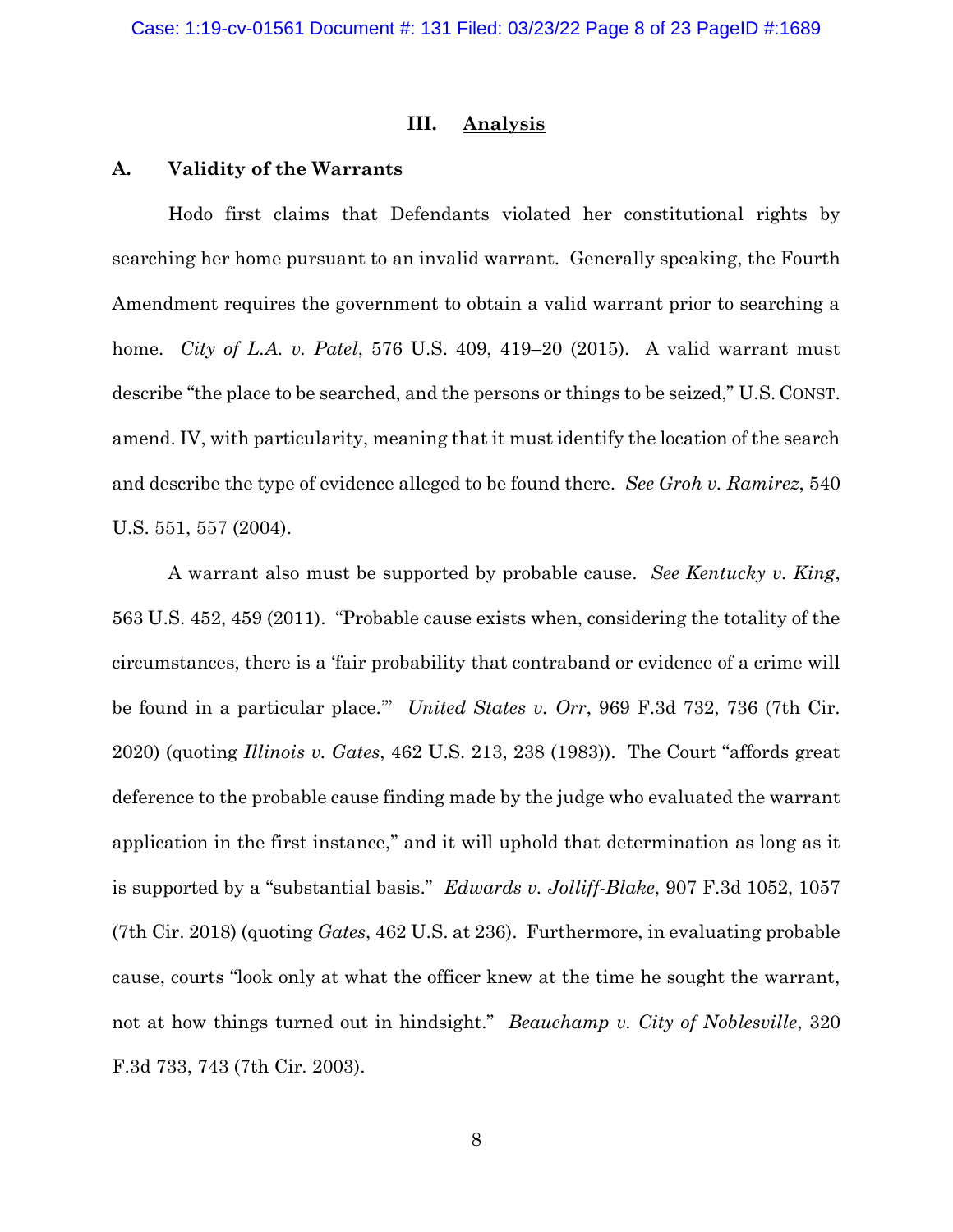#### Case: 1:19-cv-01561 Document #: 131 Filed: 03/23/22 Page 9 of 23 PageID #:1690

Hodo argues that the warrant is unsupported by probable cause. Here, the judge's probable cause determination relies on Mendez's warrant affidavit, which in turn rests on the information Mendez had obtained from the CI. When a warrant affidavit relies on information from an informant, the Seventh Circuit weighs: (1) the level of detail in the affidavit; (2) the extent of the informant's firsthand observation; (3) the degree of corroboration; (4) the time between the events reported and the warrant application; and  $(5)$  whether the informant appeared before the judge. *United States v. Glover*, 907 F.3d 1052, 1057 (7th Cir. 2014).

Under the *Glover* test, the judge's probable cause determination here had a substantial factual basis. Mendez's affidavit is replete with detail supplied by the CI about Hill's heroin operation, noting that Hill conducts business in the stairwell of 3121 W. Fluornoy, that he runs a "twenty-four hour" business, that he sells highquality heroin, and that he does not turn anyone away unless he does not know the customer. Warrant Aff. at 3. The time-interval and firsthand knowledge factors also weigh heavily in favor of reliability. The CI stated that he had purchased heroin from Hill at 3121 W. Fluornoy more than 100 times—including less than twenty-four hours before he spoke to Mendez. Additionally, the CI's statements about his past dealings with Hill were corroborated by his ability to identify Hill from photographs and point out the location of 3121 W. Fluornoy. Mendez's independent search of the Cook County Assessor's database also supported the CI's account. <sup>3</sup> What is more, the CI

<sup>&</sup>lt;sup>3</sup> Hodo argues that all of the information in the warrant affidavit is inadmissible at summary judgment because it is hearsay. But the information the CI told Mendez is not being introduced for its truth. Rather, it is being introduced to establish the information that Mendez had presented to the judge when seeking the search warrants and what the judge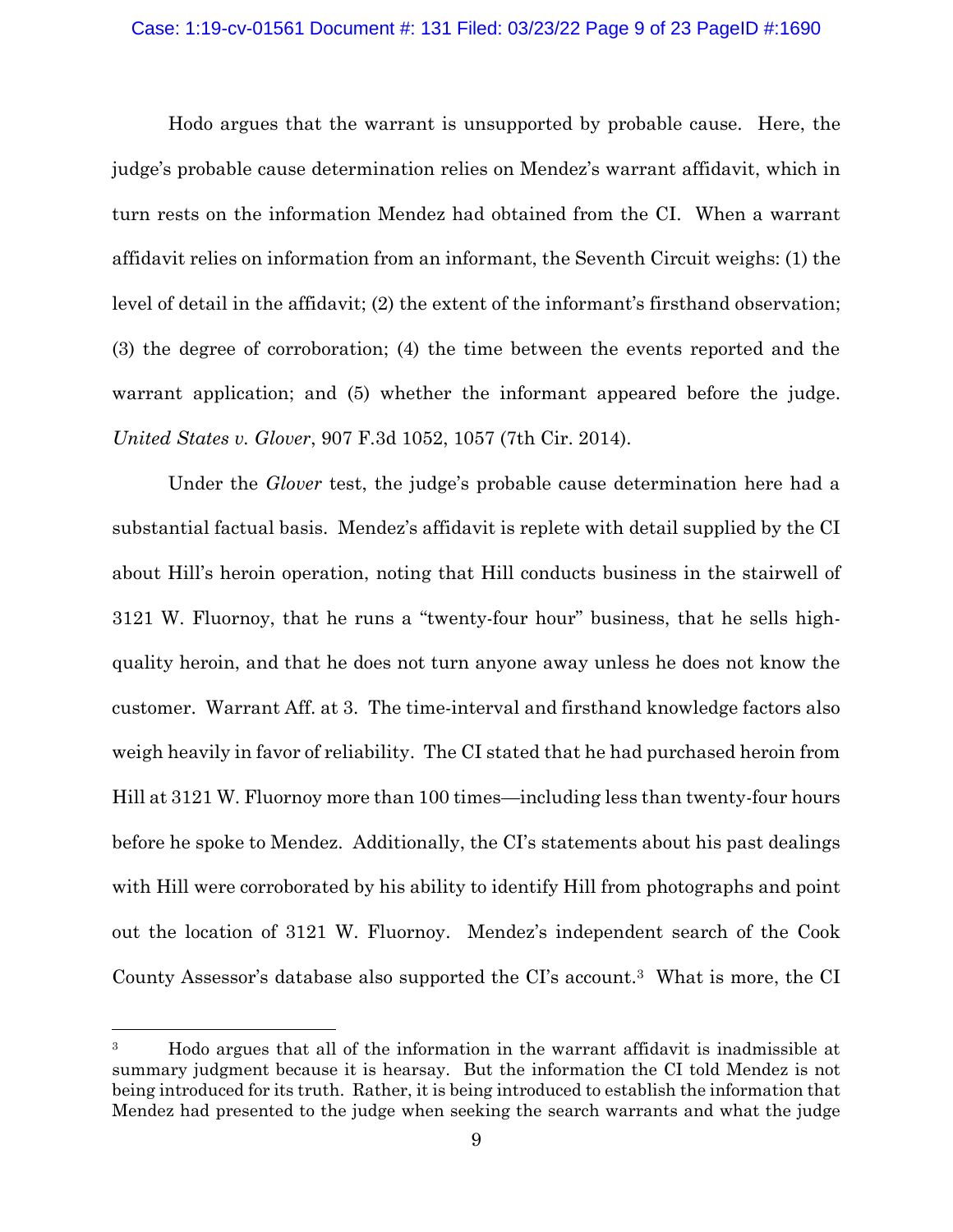appeared in person before the judge, allowing him to evaluate the CI's credibility. Thus, all five *Glover* factors support the judge's finding of probable cause.

Hodo advances several arguments against the warrant affidavit's reliability, but none succeed. First, she says the affidavit is facially deficient because it does not say anything about the CI's reputation for providing credible information. Hodo is correct that information about an informant's credibility is important, but "[w]here information about credibility is not available, other factors such as extensive corroboration may overcome the doubt inherent in relying on an informant without a track record." *Glover*, 755 F.3d at 818. Here, the affidavit's silence on the CI's past record of reliability is far less damaging given that Mendez had confirmed the CI's tip by asking him to identify 3121 W. Fluornoy and Hill and took the CI before the judge. As the Seventh Circuit concluded when faced with similar facts, these additional layers of corroboration, when viewed alongside the other factors, are enough to support a probable cause determination even without information about the CI's track record. *See Edwards*, 907 F.3d at 1058 (holding that, despite a warrant affidavit's lack of information supporting a CI's reliability, the police's efforts to corroborate the CI's testimony, the CI's firsthand observations, and his appearance before the magistrate collectively sufficed to establish probable cause).

Second, Hodo maintains that the CI did not provide sufficient detail to support probable cause to search the *second* floor. But it bears repeating that probable cause is judged based on the facts available to law enforcement at the time the warrant

reviewed in making his determination.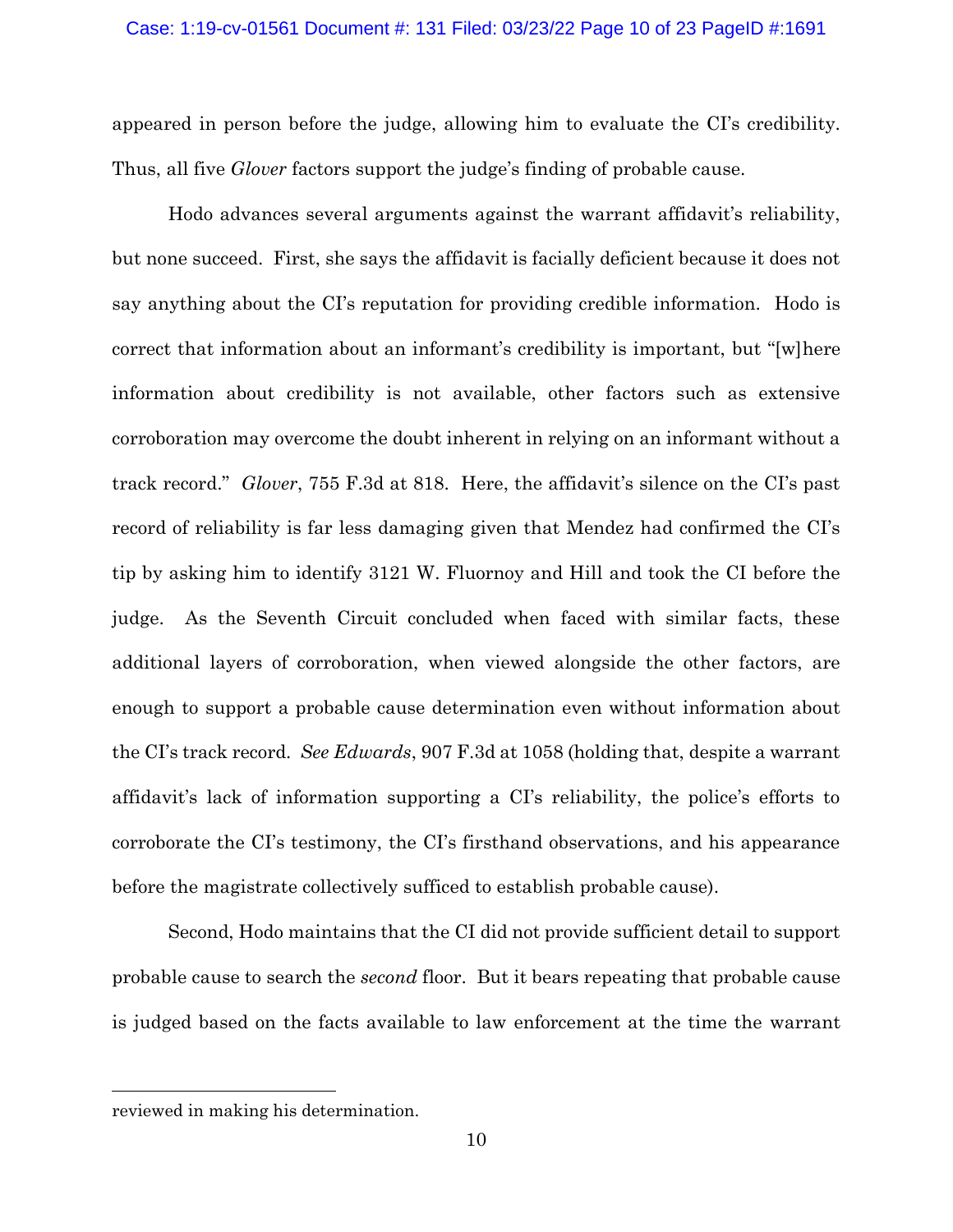issued. *See Florida v. Harris*, 568 U.S. 237, 249 (2013); *Beauchamp*, 320 F.3d at 743. On the record before the Court, Mendez had enough reason to believe evidence of Hill's drug operation might be found on the second floor. The informant never specified in which apartment Hill lived and mentioned only that he "observed Darryl Hill exit the second floor apartment and met Darryl Hill in the hallway" where the transaction occurred. DSOF Ex. G, Mendez Decl. ¶ 9; *see* Warrant Aff. at 3. <sup>4</sup> The facts available to Mendez at the time he sought the warrant justify his belief that there was a "fair probability that contraband or evidence" from Hill's drug-selling enterprise would be found on the second floor of 3121 W. Fluornoy. *Gates*, 462 U.S. at 238.

Hodo last argues that the CI's testimony should be wholly discredited because the CI was a drug user. This is a curious argument, given that people who are not drug users are unlikely to frequent drug houses with enough regularity to acquire information useful to the authorities. As the Seventh Circuit has noted, the use of informants is integral to modern criminal investigations, *see United States v. Bailey*, 510 F.3d 726, 734 (7th Cir. 2007), and "it is unrealistic . . . to expect [informants] . . . to possess the credibility of people of the cloth." *United States v. Taylor*, 72 F.3d

<sup>&</sup>lt;sup>4</sup> Hodo again argues that Mendez's statement that the CI told him that he saw Hill leave the second floor apartment is inadmissible because it is hearsay. But once more, Hodo is incorrect because the statement is not being offered for its truth (*i.e.*, to prove that Hill actually emerged from the second floor apartment). Rather, it is being offered to establish that Mendez believed that Hill had exited from inside the second floor apartment, in order to show that he had probable cause to seek the warrant for the second floor. *See United States v. Leonard-Allen*, 739 F.3d 948, 954 (7th Cir. 2013) ("A witness's statement is not hearsay if the witness is reporting what he heard someone else tell him for the purpose of explaining what the witness was thinking." (emphasis omitted)).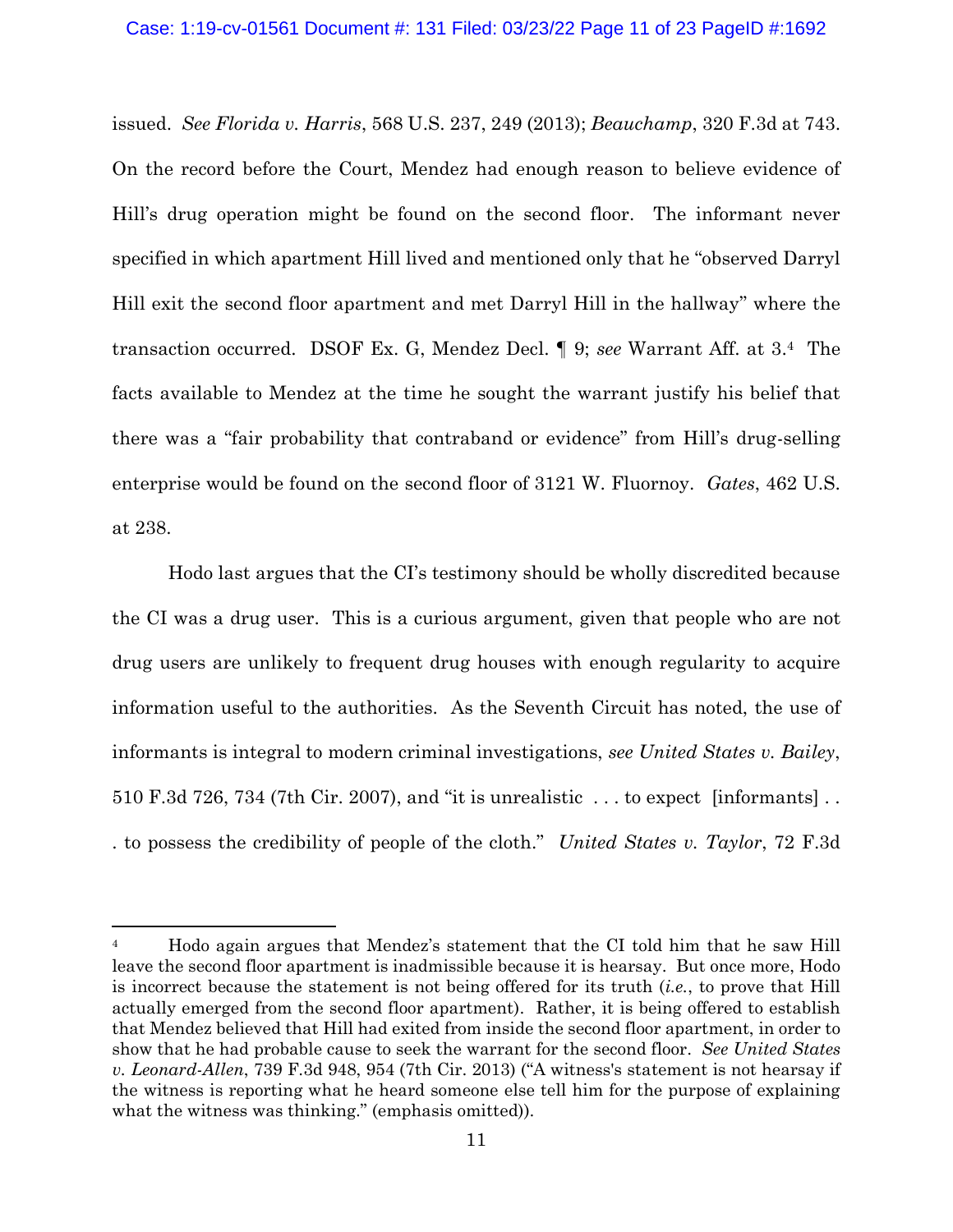533, 544 (7th Cir. 1995) (internal quotation marks omitted) (second alteration in original) (quoting *Rodriguez v. Peters*, 63 F.3d 546, 563 n.14 (7th Cir. 1995)). In light of these realities, Hodo's contention that the CI's drug use made Defendants' reliance on him categorically unreasonable is unconvincing.

On a related note, Hodo claims that the CI was "almost certainly high" at the time he told Mendez about his drug transaction at 3121 W. Fluornoy. Pl.'s Resp. Defs.' Mem. Supp. Mot. Summ. J. ("Pl.'s Resp.") at 6, ECF No. 117. But Hodo offers no "specific facts" supporting this claim other than the allegation that the CI bought heroin from Hill more than 100 times in the past year. *Spierer*, 798 F.3d at 507. Hodo apparently asks the Court to infer, from the fact that the CI was a "regular" buyer from Hill, that the CI was high at the very moment he gave Mendez the information. This inference is too speculative to create a genuine issue of fact as to probable cause. *See Weaver v. Champion Petfoods, Inc.*, 3 F.4th 927, 934 (7th Cir. 2021). This is especially so because Mendez corroborated the CI's tip and took the CI to appear before the judge, two steps that undercut Hodo's argument that the CI's information was the product of a drug-washed imagination. *See Jones v. City of Chi.*, No. 14 C 4023, 2016 WL 1730647, at \*3–4 (N.D. Ill. May 2, 2016) (St. Eve, J.) (informant's tip was reliable in light of photo identification and appearance before magistrate, even though informant bought drugs from plaintiff's address "on a daily basis for a month," *id.* at \*3).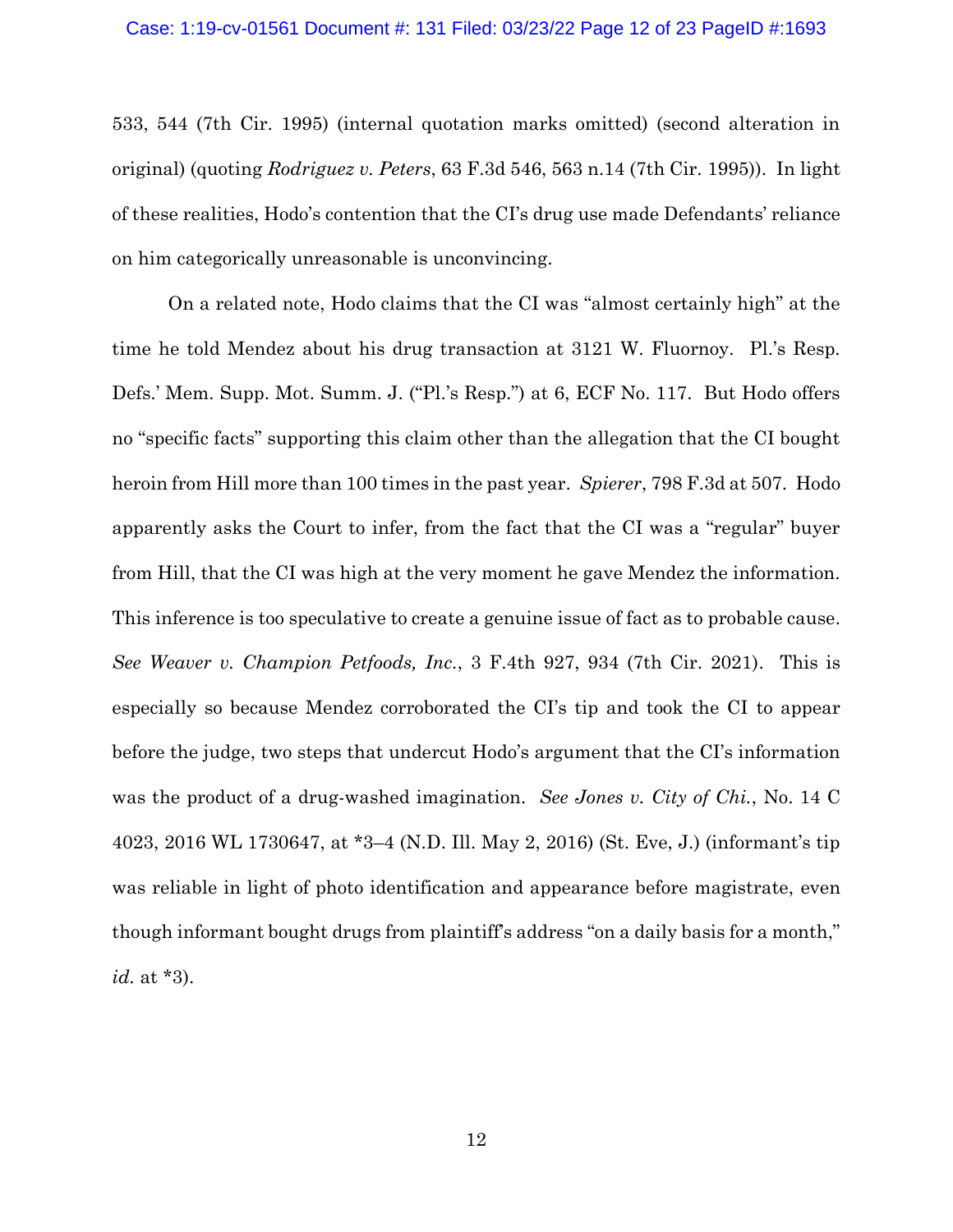Because the undisputed facts show that the CI's information was reliable and the warrant was supported by probable cause, the Court grants Defendants summary judgment as to Count I.

## **B. Unreasonable Search**

Hodo next claims that Defendants violated her Fourth Amendment rights by unreasonably executing the search. A search that is authorized by a valid warrant may still violate the Fourth Amendment if it is not executed in a reasonable manner. *Guzman v. City of Chi*, 565 F.3d 393, 397 (7th Cir. 2009) (citing *Maryland v. Garrison*, 480 U.S. 79, 84 (1987)). The Fourth Amendment thus requires officers to call off a search if they determine that the warrant "plainly [does] not describe the location to be searched." *Edwards*, 907 F.3d at 1059. It also ordinarily requires officers to knock and announce their presence when executing a search warrant for a home. *See Hudson v. Michigan*, 547 U.S. 586, 589 (2006).

Hodo argues that the CPD teams unlawfully proceeded with the search of her apartment even after they realized that Darryl Hill lived on the first floor. She also contends that Defendants violated the Fourth Amendment because they failed to knock and announce their presence before forcing entry into her apartment. The Court addresses each argument in turn.<sup>5</sup>

<sup>&</sup>lt;sup>5</sup> A preliminary point bears mentioning. Defendants make much of the fact that Hodo "admits" that the CPD officers did not conduct a search because she says they merely "walked through" her apartment for "officer safety reasons." Defs.' Mem. at 7–8. But Hodo's personal opinion about whether a search occurred matters little because the Fourth Amendment asks whether the individual had a reasonable expectation of privacy in the place being searched, not whether the individual uses the term "search" to describe the police conduct after the fact. *See United States v. Tuggle*, 4 F.4th 505, 510 (7th Cir. 2021) (citing *Katz v. United States*, 389 U.S. 347, 361 (1967)). What is more, it is undisputed that the officers remained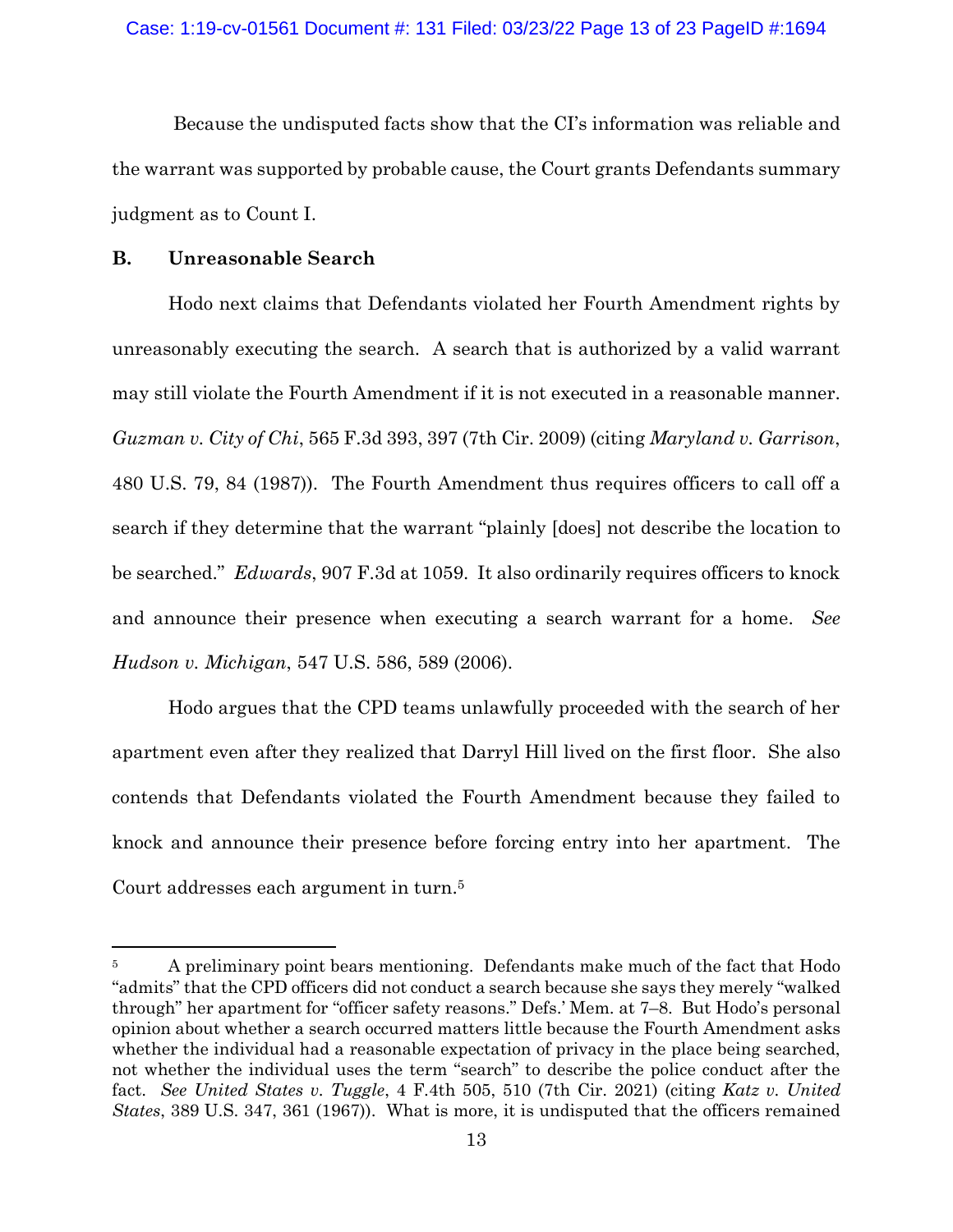### **1. Failure to Abandon the Search**

According to Hodo, Defendants no longer had probable cause to search her apartment, once they determined that Hill lived on the first floor. Hodo is incorrect for two reasons. First, the search of the second floor was expressly authorized by the warrant, so the CPD teams had probable cause to search it even after they found out that Hill lived on the first floor. Indeed, the fact that Hill lived in, and operated a prolific drug enterprise on, the first floor hardly made it improbable that the second floor also contained evidence of drug dealing. This is not the sort of scenario that requires officers to abandon a search for lack of probable cause. *See Edwards*, 907 F.3d at 1059 ("[O]ur caselaw requiring officers to abandon a search addresses scenarios in which the warrant plainly did not describe the location to be searched, such as where, for example, the warrant described a single-family home and the officers arrived to find a multi-unit building." (citing *Guzman*, 565 F.3d at 397–98)).

Second, contrary to Hodo's assertions, Defendants did uncover evidence during the first floor search that supported probable cause to search the second floor. The first floor search team found proof of residence addressed to Hill at "3121 W. Fluornoy St. #2F." Proof of Residency; DSOF ¶ 42. Discovering that Hill received mail at the second floor address naturally would have led Defendants to believe that there was

in Hodo's apartment for around twenty minutes. This intrusion far exceeds the limits of a "protective sweep," which "lasts no longer than is necessary to dispel the reasonable suspicion of danger." *Maryland v. Buie*, 494 U.S. 325, 335–36 (1990); *see United States v. Hernandez-Mieses*, 931 F.3d 134, 142 (1st Cir. 2019) (collecting cases holding that sweeps typically last only a few minutes). On these facts, the Court concludes that Defendants "searched" Hodo's apartment for purposes of the Fourth Amendment.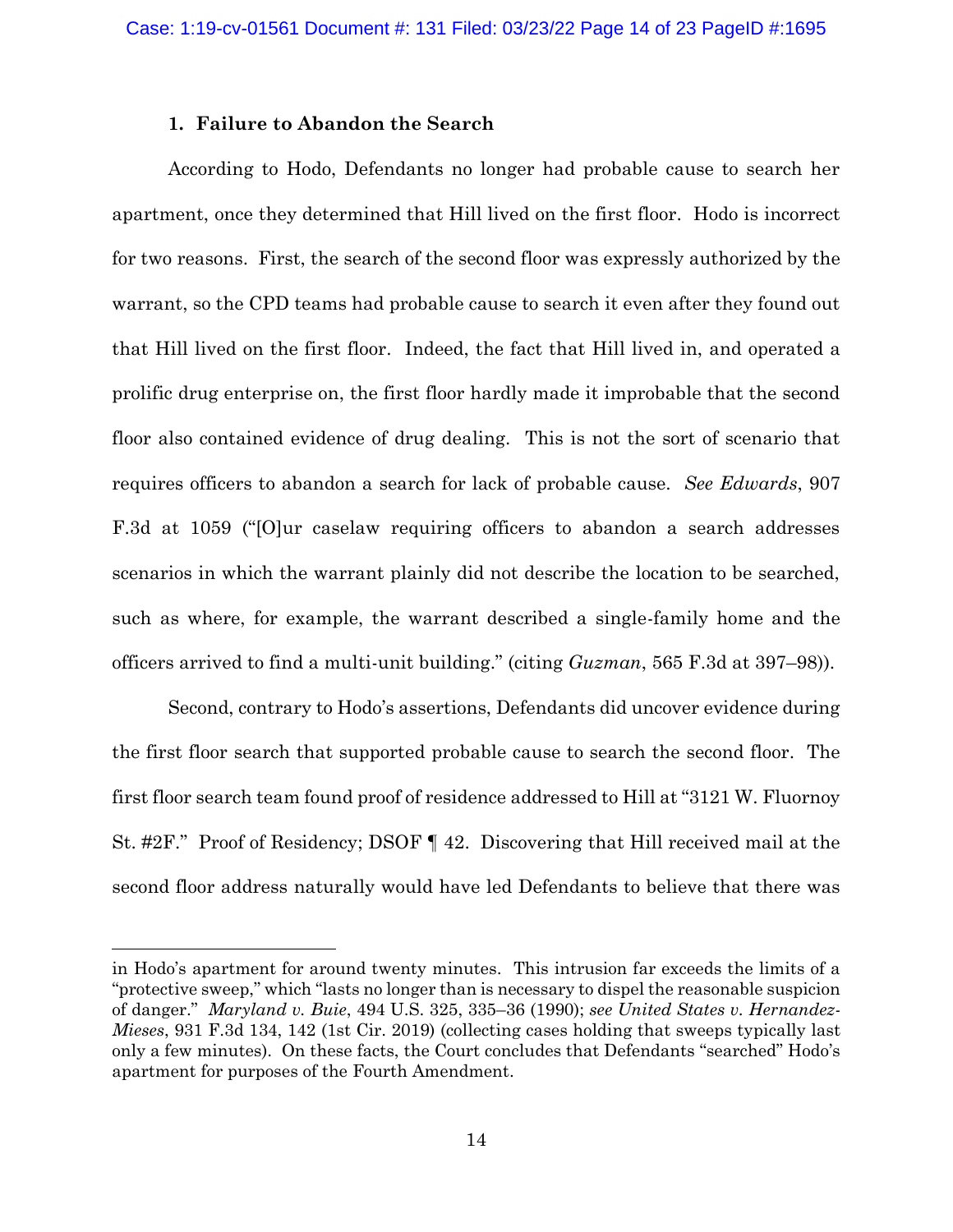"a fair probability that contraband or evidence of" Hill's drug dealing operation would be found in Hodo's apartment. *Gates*, 462 U.S. at 238.

## **2. Knock and Announce**

Hodo also contends that the execution of the search violated her Fourth Amendment rights because Defendants failed to knock and announce their presence before forcing entry into her home. The knock and announce rule "requires a law enforcement officer 'to announce his presence and authority' before opening the doors of a dwelling and entering," *Leaf v. Shelnutt*, 400 F.3d 1070, 1082 (7th Cir. 2005) (quoting *Wilson v. Arkansas*, 514 U.S. 927, 929 (1995)), and "wait a reasonable amount of time before entering." *Id.* at 1082 n.12. This rule applies to all entries of a home, with or without a warrant, but is subject to several exceptions. *See Hudson*, 547 U.S. at 589–90. These exceptions include situations where the "circumstances presen[t] a threat of physical violence" or a "reason to believe that evidence would likely be destroyed if advance notice were given," *Wilson*, 514 U.S. at 936, or when knocking and announcing would be "futile." *Richards v. Wisconsin*, 520 U.S. 385, 394 (1997). For a "no-knock" entry to comply with the Fourth Amendment, police need only have a "reasonable suspicion" that the circumstances fall under one of these exceptions. *Id.*

## **i. Existence of a Factual Dispute**

According to Defendants, it is undisputed that the CPD officers knocked and announced their presence before entering Hodo's apartment. Indeed, multiple officers testified that they knocked and announced before breaking open Hodo's door.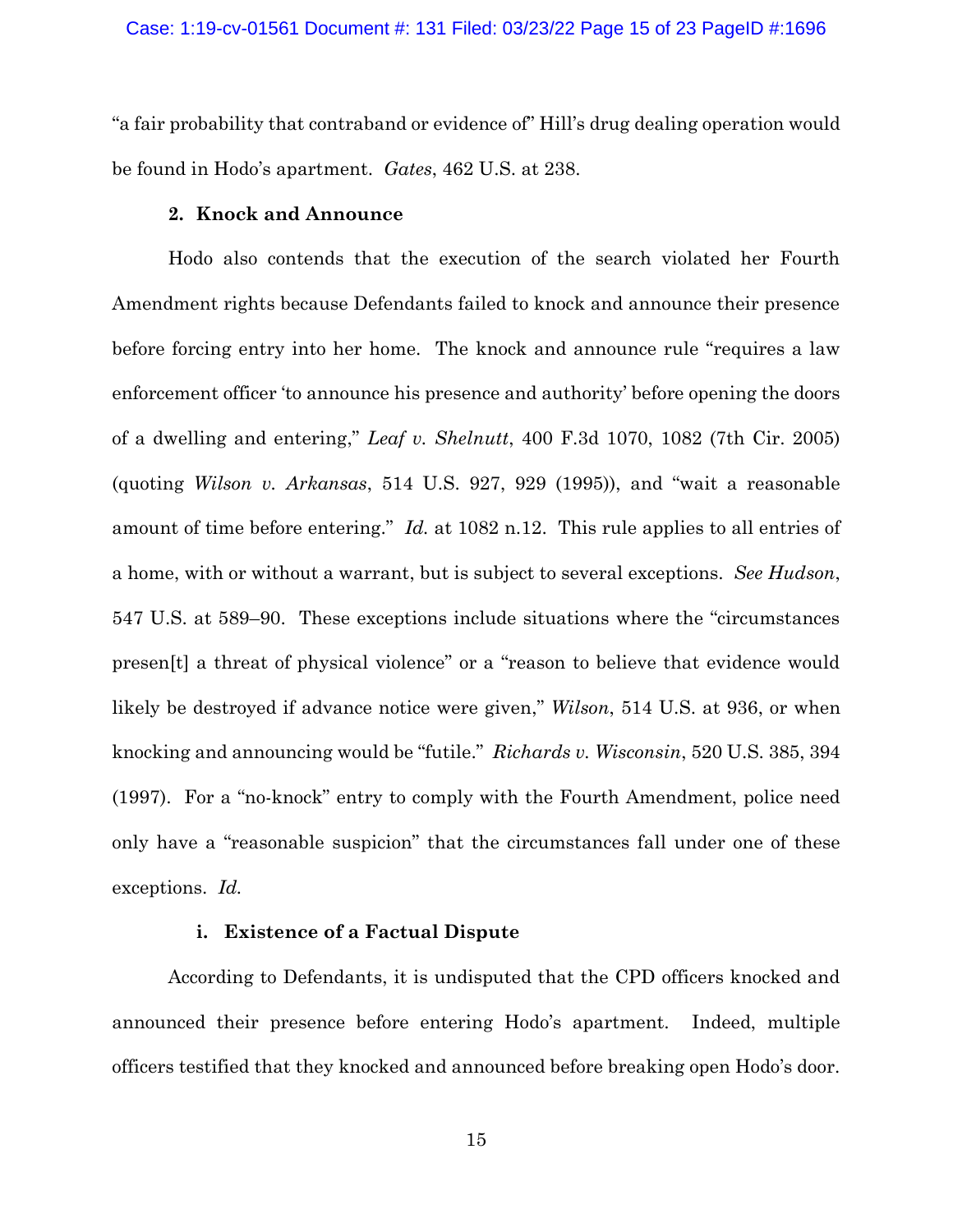*See* DSOF Ex. J, Karczewski Dep. at 58:6-10, ECF No. 116-10; DSOF Ex. S, Fonseca Decl. ¶¶ 4–6, ECF No. 116-19; DSOF Ex. T, Philips Decl. ¶¶ 4–6, ECF No. 116-20. But Hodo contests this assertion, claiming that she did not hear anything other than two or three loud bangs and that the officers were inside her apartment by the time she got to her door about a minute after the bangs started. DSOF Ex. M, Hodo Dep. at 31:4–32:23, ECF No. 116-13.

Granting Hodo the benefit of all reasonable factual inferences, the Court concludes that her testimony is sufficient to create a genuine factual dispute as to whether the CPD officers knocked and announced their presence. Under Hodo's version of events, the CPD officers did not announce themselves at all before entering Hodo's apartment. And Defendants do not argue or offer any evidence that the CPD officers reasonably suspected a threat of physical danger or destruction of evidence, or that knocking and announcing would have been futile.

To be sure, a reasonable jury could conclude that Hodo, who had the kitchen sink running to wash dishes, simply did not hear the CPD officers' announcements. But a jury also could believe that Hodo did not hear the officers' voices because they did not actually knock and announce. Furthermore, a reasonable jury could credit Hodo's and Ivory Hill's claim that one of the officers had used a sledgehammer or similar object to break down the door and, thus, could find that the "bangs" were not knocks on the door, but sounds of the officers breaking it down. *See* Hodo Dep. at 32:13-15; 38:15–39:2; DSOF Ex. Q., Ivory Hill Dep. at 79:18–80:3; 88:13–89:2, ECF No. 116-17. Resolving such "swearing contests" is the jury's task. *Gupta v. Melloh*,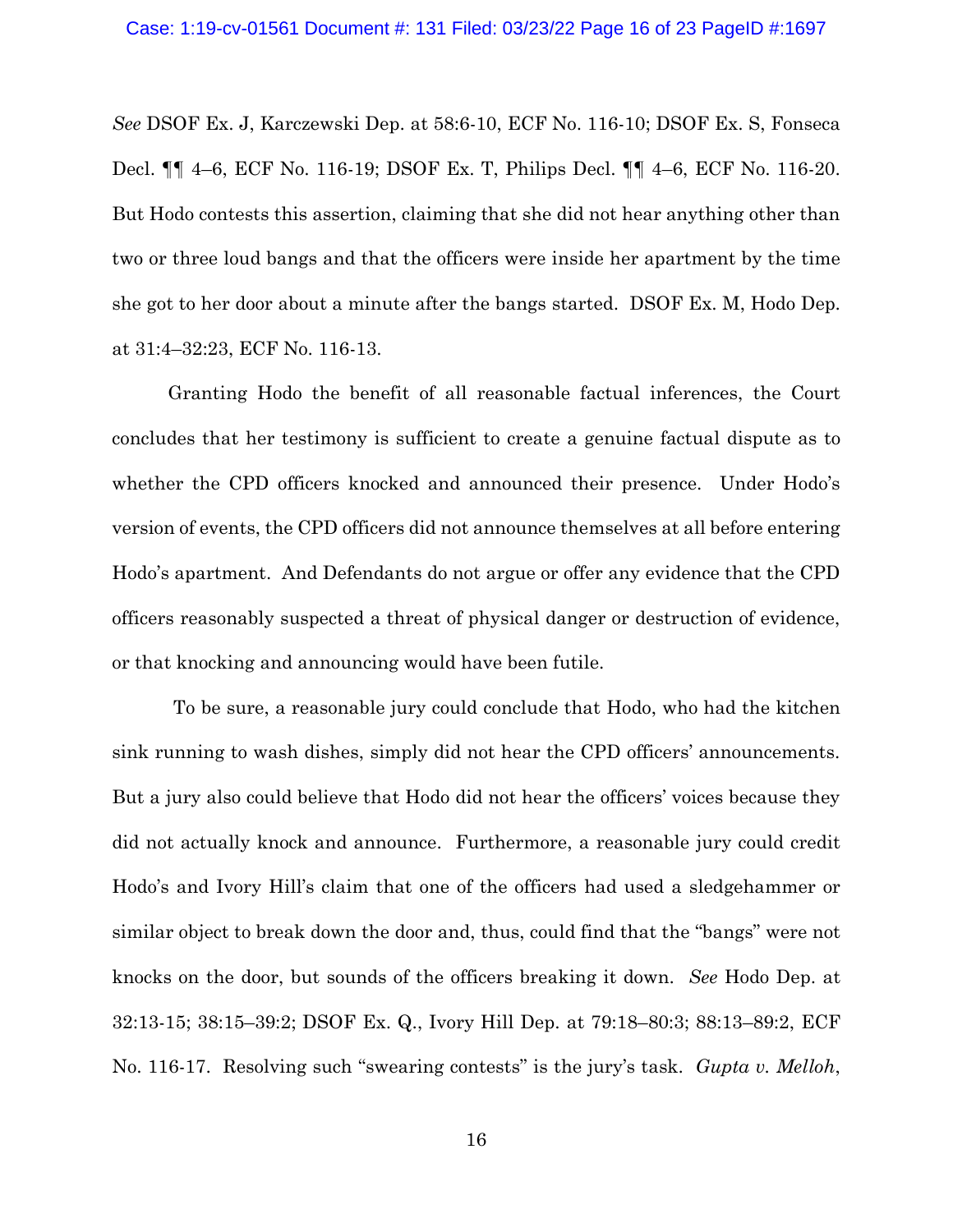19 F.4th 990, 996 (7th Cir. 2021). Hodo has shown a factual dispute for trial on this issue.

### **ii. Personal Involvement**

Defendants also assert that summary judgment is warranted because none of the individual officer Defendants were personally involved in the purported no-knock entry, as liability under § 1983 requires. *See Perez v. Fenoglio*, 792 F.3d 768, 782 (7th Cir. 2015). But the parties agree that Karczewski was a member of the second floor search team and supervised both search teams—a job that included making the entry plans. *See* DSOF ¶ 46; Karczewski Dep. at 55:3-15. This is enough to satisfy the personal involvement element. *See Gill v. City of Milwaukee*, 850 F.3d 335, 344 (7th Cir. 2017) (a supervisor is liable if they "know about the [unconstitutional] conduct and facilitate it, approve it, [or] condone it" (quoting *Matthews v. City of E. St. Louis*, 675 F.3d 703, 708 (7th Cir. 2012)).

As for Mendez, Hodo recounts that the first person she encountered when she arrived at the door was an "Officer Martinez." A reasonable jury could infer that Hodo misread the name on the officer's uniform to read "Martinez" when it was actually "Mendez," especially since Mendez was indisputably in the building at the time and was part of the team that searched Hodo's unit following the entry. True, Hodo suggested at times during her deposition that the officer she identified as "Martinez" was actually Karczewski. But that potential infirmity in Hodo's testimony is for the jury to weigh. *See Gupta*, 19 F.4th at 996 ("These credibility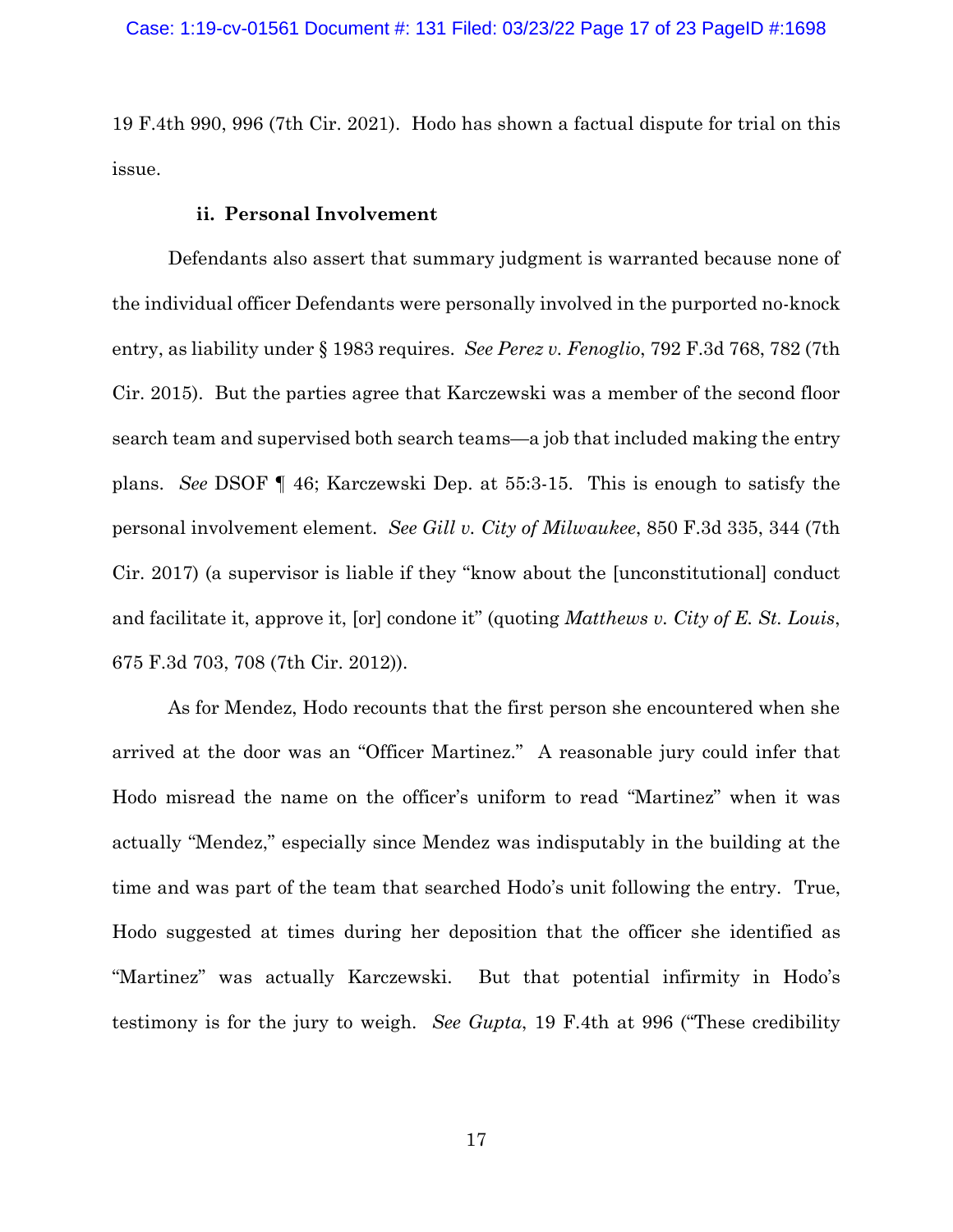#### Case: 1:19-cv-01561 Document #: 131 Filed: 03/23/22 Page 18 of 23 PageID #:1699

disputes are for fact finders to resolve."); *see also Alexander v. Casino Queen, Inc*., 739 F.3d 972, 982 (7th Cir. 2014).

Things are different for De La Torre. Hodo produces no facts to suggest that De La Torre was involved in the purported no-knock entry. Indeed, she does not even contest Defendants' assertion that De La Torre was not part of the second floor entry team. *See*, *e.g.*, Pl.'s Resp. DSOF ¶ 65. As such, summary judgment on Count II is warranted as to De La Torre.

### **iii.Qualified Immunity**

Finally, Defendants invoke qualified immunity, which "shields officers from civil liability so long as their conduct 'does not violate clearly established statutory or constitutional rights of which a reasonable person would have known.'" *City of Tahlequah v. Bond*, \_\_\_ U.S. \_\_\_, 142 S. Ct. 9, 11 (2021) (quoting *Pearson v. Callahan,*  555 U.S. 223, 231 (2009)).

Qualified immunity is an affirmative defense. *See Smith v. Finkley*, 10 F.4th 725, 737 (7th Cir. 2021). Once a government officer invokes qualified immunity, the plaintiff must show "(1) that the official violated a statutory or constitutional right, and (2) that the right was 'clearly established' at the time of the challenged conduct." *Reed v. Palmer*, 906 F.3d 540, 546 (7th Cir. 2018) (quoting *Kemp v. Liebel*, 877 F.3d 346, 350–51 (7th Cir. 2017)). The "clearly established" prong requires the plaintiff to show that "the right's contours [were] sufficiently clear that every reasonable official would have understood that what he is doing violates that right . . . ." *Id.* (quoting *Kemp*, 877 F.3d at 351). Typically, the plaintiff must "present case law that has [both]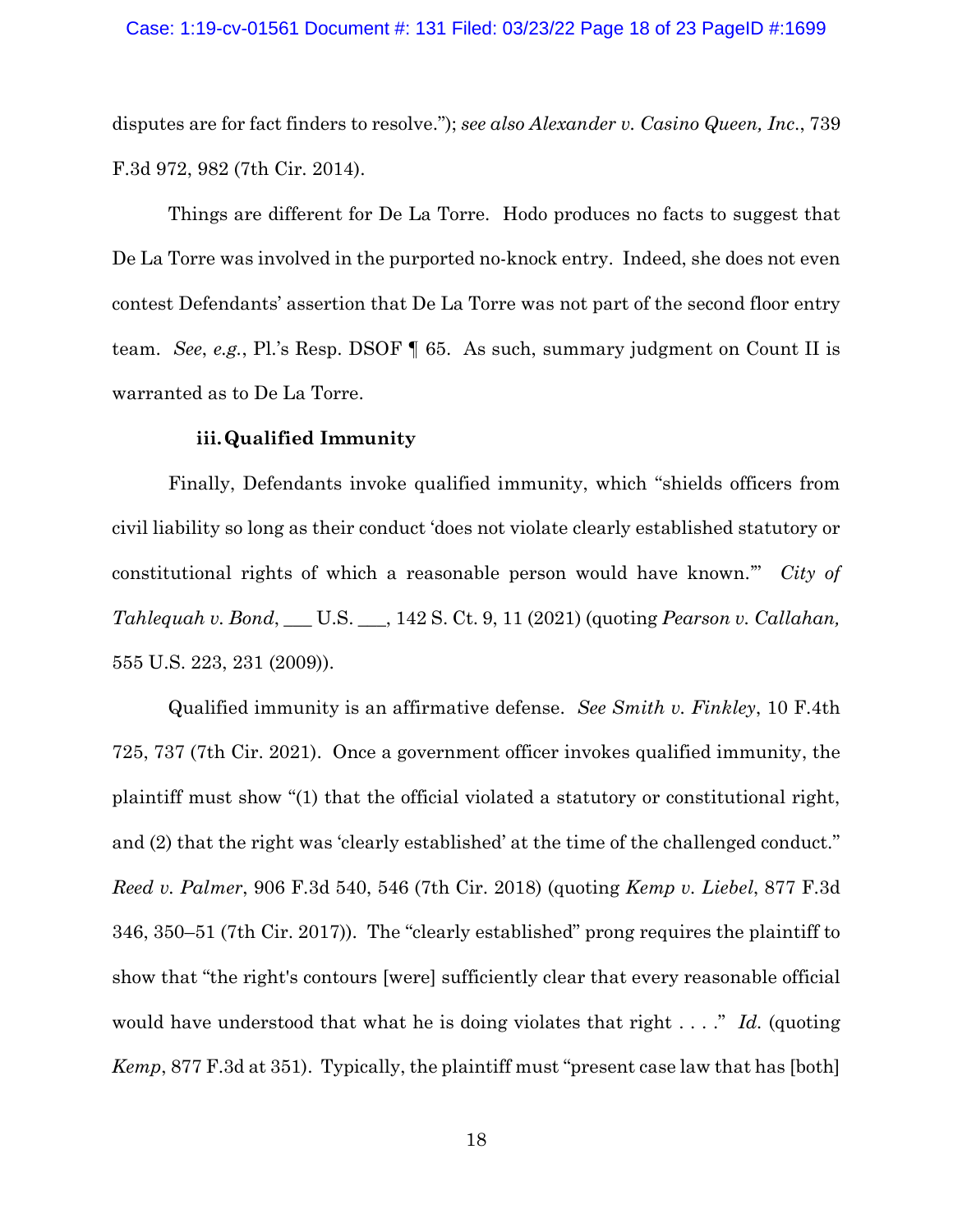#### Case: 1:19-cv-01561 Document #: 131 Filed: 03/23/22 Page 19 of 23 PageID #:1700

articulated the right at issue and applied it to a factual circumstance similar to the one at hand," *Ault v. Speicher*, 634 F.3d 942, 946 (7th Cir. 2011), but a closely analogous case is unnecessary in "an obvious case that presents a flagrant [constitutional] violation." *Gustafson v. Adkins*, 803 F.3d 883, 892 (7th Cir. 2015).

Here, Defendants never substantively raised qualified immunity as an affirmative defense regarding Hodo's claim that the officers failed to knock and announce their presence. The only time Defendants even arguably invoke qualified immunity for their execution of the warrant is a blanket statement that they are entitled to qualified immunity "on all counts" because they acted pursuant to a facially valid warrant. Defs.' J. Mem. Supp. Mot. Summ. J. ("Defs.' Mem.") at 13, ECF No. 112; *see id.* at 12–14.

This passing reference does not entitle Defendants to qualified immunity for two reasons. First, their perfunctory assertion does not meet the Seventh Circuit's pleading standard for affirmative defenses. In this circuit, affirmative defenses "require[] more detailed pleading," namely, that Defendants "allege the necessary elements of the defense[]." *U.S. ex rel Patzer v. Sikorsky Aircraft Corp*., 382 F. Supp. 3d 860, 868 (E.D. Wis. 2019) (quoting *Heller Fin., Inc. v. Midwhey Powder Co., Inc.*, 883 F.2d 1286, 1294–95 (7th Cir. 1989)); *see Sarkis' Café, Inc. v. Sarks in the Park, LLC*, 55 F. Supp. 3d 1034, 1040 (N.D. Ill. 2014) (holding that *Twombly/Iqbal*  standard applies to affirmative defenses).Qualified immunity is a claim-specific defense, so in order to give Hodo adequate notice, Defendants were required to at least mention, even if briefly, why they are entitled to qualified immunity for their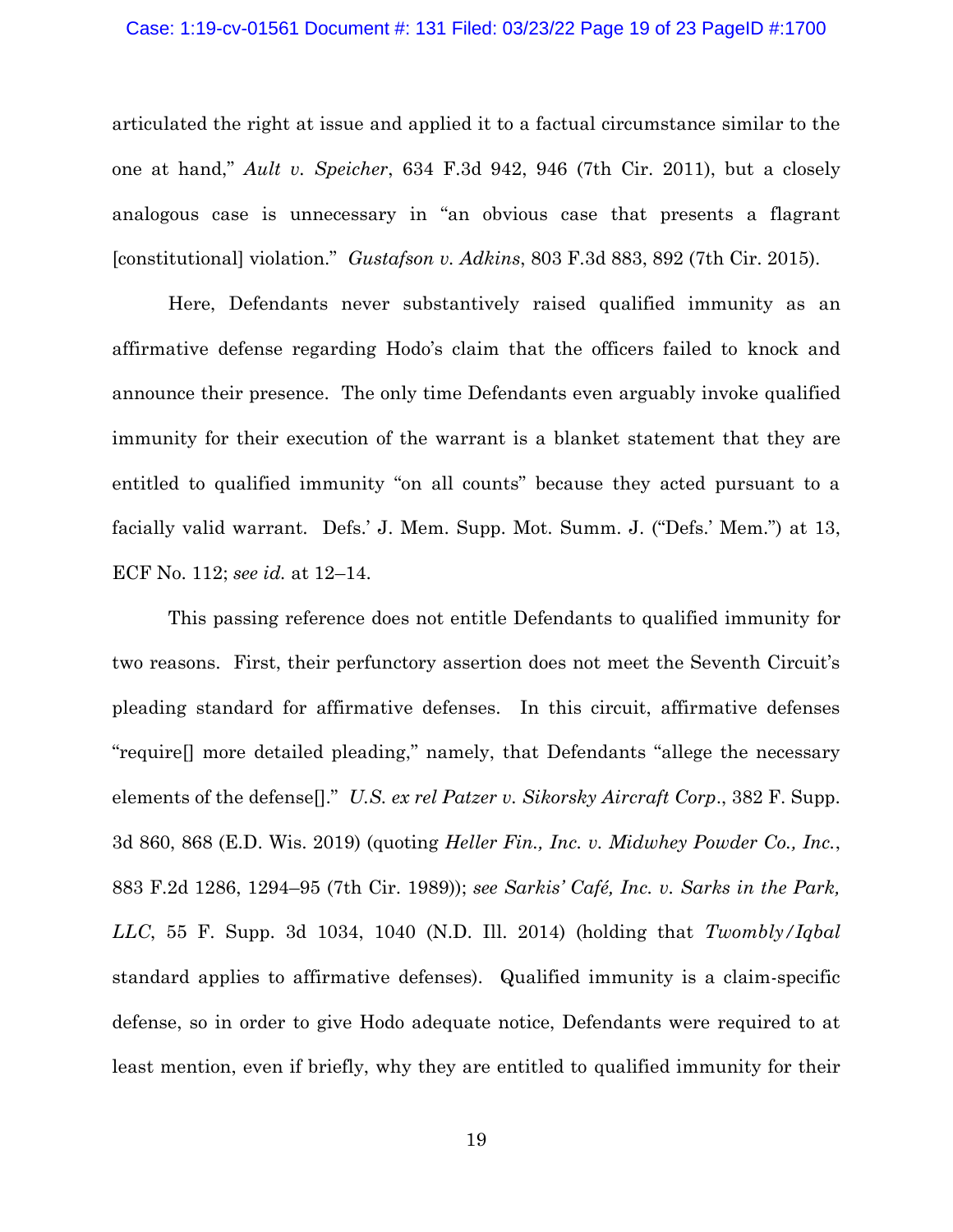purported failure to knock and announce. *See Hernandez v. Cook Cnty. Sheriff's Off.*, 634 F.3d 906, 913 (7th Cir. 2011) (holding that defendants' three-paragraph discussion of qualified immunity in their opening brief provided sufficient notice and distinguishing it from cases where qualified immunity was discussed in a footnote or only one sentence); *Citizens Against Ruining the Env't v. E.P.A.*, 535 F.3d 670, 675 (7th Cir. 2008) (one sentence insufficient to raise issue in opening brief); *see also, e.g.*, *Thorncreek Apartments III, LLC v. Vill of Park Forest*, 970 F. Supp. 2d 828, 851 (N.D. Ill. 2013) (defendants' qualified immunity argument waived on summary judgment when it consisted of only two conclusory sentences); *Goodman v. Clark*, No. 2:09 CV 355, 2017 WL 4340201, at \*6–7 (N.D. Ind. Sept. 29, 2017) (defendants failed to properly raise qualified immunity on summary judgment where "they wr[o]te at length about qualified immunity regarding their excessive force claims, [but] they never once mention[ed] qualified immunity in relation to their false arrest/seizure claim").

Second, the argument that the valid warrant entitles Defendants to qualified immunity on the knock and announce claim is incorrect. The Fourth Amendment requires law enforcement to knock and announce their presence before *any* entry of a home (subject to exceptions listed above), whether or not the entry is authorized by a valid warrant. *See United States v. Banks*, 540 U.S. 31, 36 (2003); *Guzman*, 565 F.3d at 397; *Jones v. Wilhelm*, 425 F.3d 455, 467 (7th Cir. 2005) ("[T]he Fourth Amendment's proscription of unreasonable searches and seizures incorporated the requirement that law enforcement officers entering a dwelling *with a search warrant*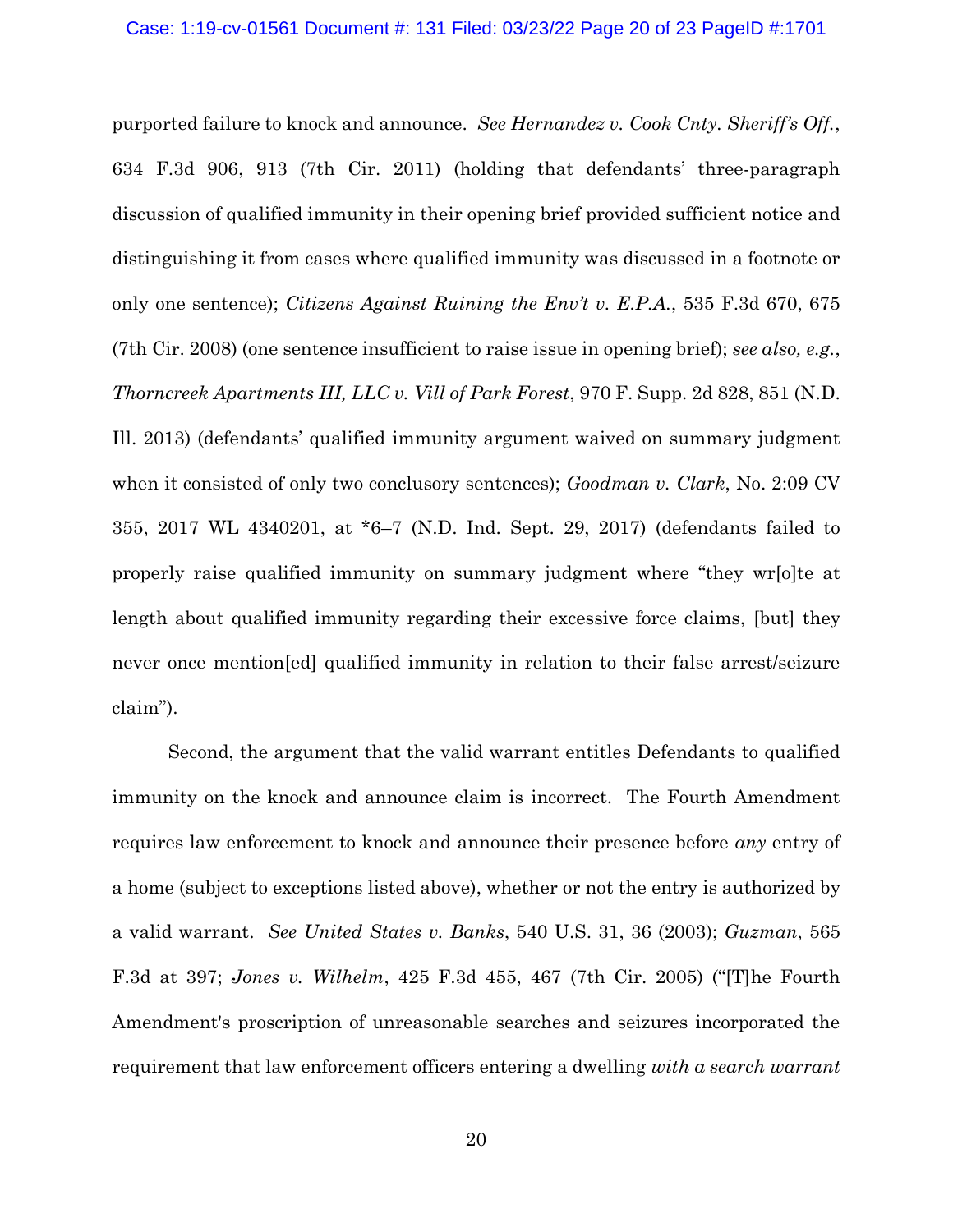## Case: 1:19-cv-01561 Document #: 131 Filed: 03/23/22 Page 21 of 23 PageID #:1702

must knock on the door and announce their identity and intention before attempting forcible entry." (emphasis added) (quoting *United States v. Espinoza*, 256 F.3d 718, 723 (7th Cir. 2001)). In order to validly raise qualified immunity, Defendants must make a plausible case that they are entitled to it. *See Heller Fin.*, 882 F.2d at 1295; *Thorncreek Apartments*, 970 F. Supp. 2d at 851. Merely pointing to the warrant is not enough.

That said, even if the Court were to reach the merits of Defendants' qualified immunity argument, Defendants still would not prevail on summary judgment. As discussed above, Hodo has shown the existence of a genuine factual dispute as to whether Defendants failed to knock and announce before entering her apartment. Given that there can be no dispute that the right to have officers knock and announce their presence before forcing entry to execute a search warrant was clearly established as of January 2018, *see, e.g.*, *Banks*, 540 U.S. at 36; *Jones*, 425 F.3d at 467, this factual dispute precludes summary judgment on qualified immunity grounds. 6

For the reasons stated above, Defendants' motion for summary judgment on Count II is denied as to Mendez and Karczewski, but granted as to De La Torre.

 $6 \text{°}$  Defendants urge that Hodo has forfeited any opposition to qualified immunity because she failed to rebut Defendants' qualified immunity argument in her response. But as noted above, Defendants failed to adequately plead or argue their qualified immunity defense as to the knock and announce claim. Given that, it would be unfair to hold Hodo's silence against her. *See Hernandez*, 634 F.3d at 913.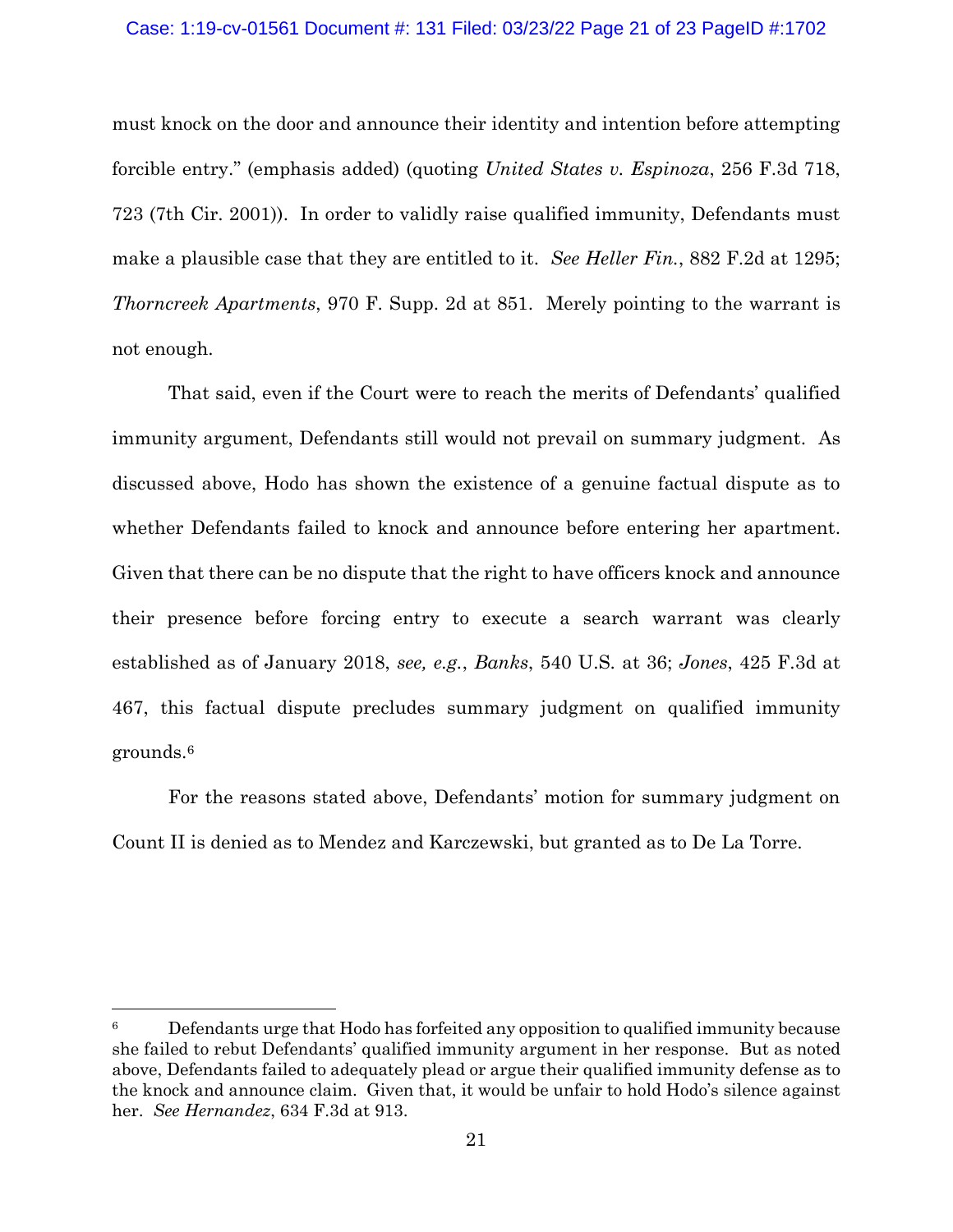## **C.** *Monell* **Claim**

Finally, Hodo asserts a *Monell* claim against the City, claiming that the CPD maintained a "policy or custom" of permitting officers to obtain fraudulent warrants. 436 U.S. at 694. The Court granted Defendants' motion to bifurcate the individual claims from the *Monell* claim and stayed discovery on the latter. *See* 5/18/21 Order. Hodo contends that the bifurcation and stay estop the City from moving for summary judgment on the *Monell* claim. She cites no case law in support of this proposition, and in any event, her *Monell* claim is predicated on her failed invalid warrant claim. This is fatal, because *Monell* liability requires the plaintiff to establish a predicate constitutional violation and a causal link between that violation and the alleged policy or custom. *See First Midwest Bank Guardian of Estate of LaPorta v. City of Chi.*, 988 F.3d 978, 986–87 (7th Cir. 2021) (citing *Bd. of Cnty. Comm'rs v. Brown*, 520 U.S. 397, 403–04 (1997)), *cert. denied sub nom. First Midwest Bank v. City of Chi.*, 142 S. Ct. 389 (mem.) (2021). Here, the only constitutional claim that survives—the knock and announce claim—has no connection whatsoever to the alleged policy of sanctioning invalid warrants. Thus, summary judgment is also granted on the *Monell* claim.